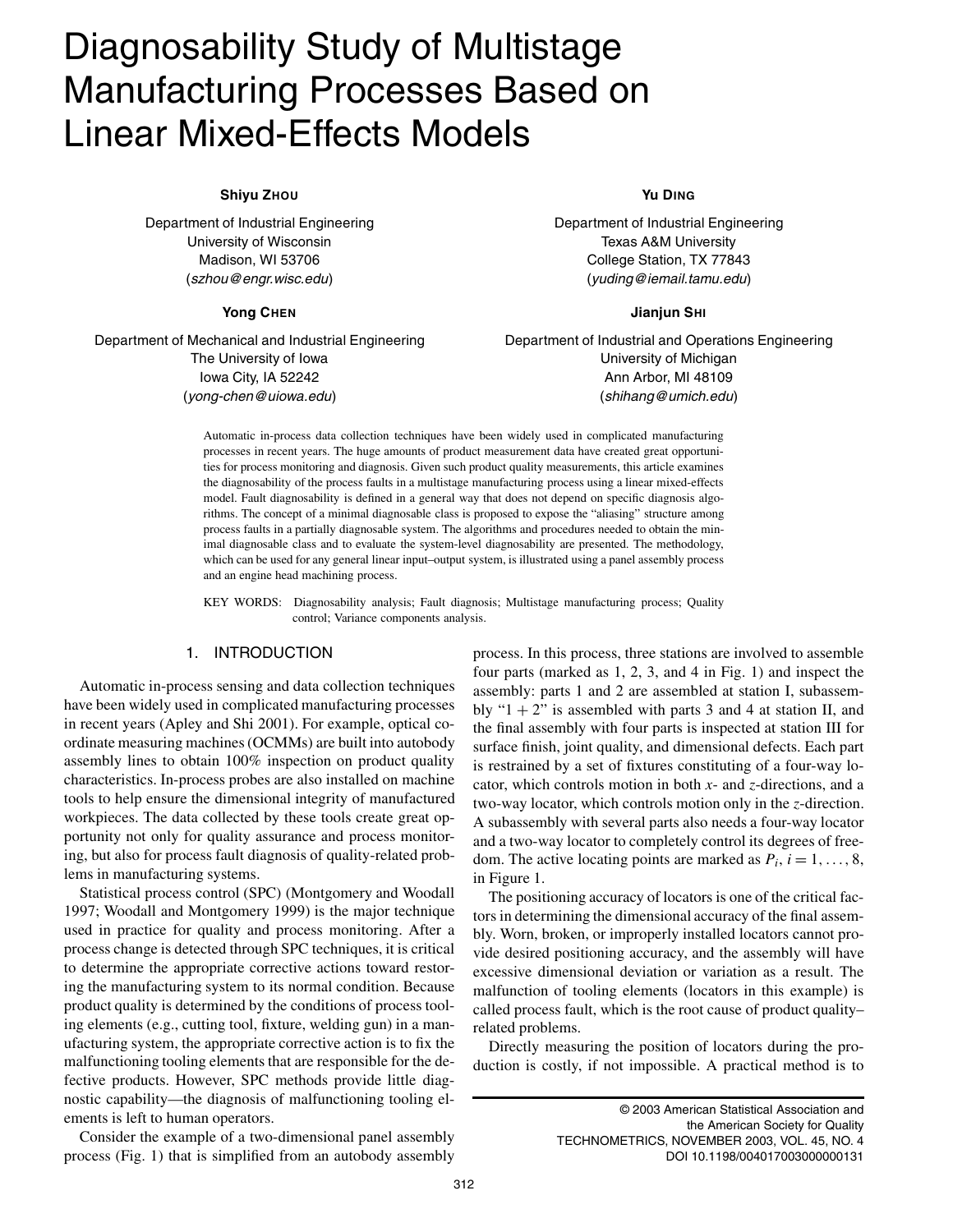

Figure 1. A Multistage Two-Dimensional Panel Assembly Process.

take measurements from the assembly (or subassembly). In this example, five coordinate sensors are installed on all three stations. Each coordinate sensor measures the position of a part feature, such as a corner, in two orthogonal directions (*x* and *z*). The measurement points are marked as  $\{M_i, i = 1, \ldots, 5\}$  in Figure 1.

Measurements from *M*<sup>1</sup> to *M*<sup>5</sup> contain information regarding the accuracy of fixture locators, offering the possibility of diagnosing locators' failure (i.e., process fault). However, the diagnosis of failing locators is not obvious, because the out-ofcontrol condition of a product feature at a downstream station *k* may be caused by a locator failure at an upstream station *i*  $(i < k)$ . For example, if  $M_3$  triggers an alarm, it could be caused by the failure of  $P_1$  or  $P_4$  on station II, but it might also be caused by the failure of  $P_1$ ,  $P_2$ , even that of  $P_3$ ,  $P_4$  on station I.

In many other manufacturing processes, we encounter a similar situation; a tremendous amount of product measurements are available through in-process sensing devices, but the effective utilization of them beyond monitoring remains an interesting, yet challenging problem. It is thus highly desirable to have the capability to diagnose process faults from product measurements.

Recent research has advanced toward this goal (Ceglarek and Shi 1996; Apley and Shi 1998; Chang and Gossard 1998; Rong et al. 2000). There are two major components of the reported fault diagnosis methods: (1) a linear model linking product quality measurements to process faults and (2) algorithms of extracting fault information based on the model. The linear model is often developed for particular processes considering the underlying physical laws. The model-based diagnosis algorithms can be further classified as either multivariate transformation, such as the principal components analysis followed by pattern recognition (Ceglarek and Shi 1996; Rong et al. 2000), or least squares estimation followed by a hypothesis test (Apley and Shi 1998; Chang and Gossard 1998).

Limitations of the aforementioned work fall into two categories. First, the models used are developed for single-stage operations, where a manufacturing stage is defined as a group of operations conducted under the same workpiece setup. However, modern production systems often involve multiple stages to finish complex products. The fault–quality relationship in a multistage system is not a simple summation of single-stage models. The effect of a certain process fault on product quality

could be altered by following operations, and different process faults could have the same manifestation on the final product. As we discuss in Section 2, systematic modeling of the fault– quality relationship for multistage manufacturing systems is currently available. Exploring fault diagnosis problems explicitly for multistage systems is feasible and necessary.

Second, diagnosability analysis, a fundamental issue regarding fault diagnosis, has not been thoroughly studied. The issue of diagnosability refers to the problem of whether the product measurements contain enough information for the diagnosis of critical process faults, that is, if process faults are diagnosable. In the abovementioned work, the diagnosability condition is implicitly specified in the preconditions required by specific diagnosis algorithms. No explicit discussion on diagnosability under a general framework was given in those articles.

The diagnosability issue is particularly relevant for a multistage system. First, it is challenging to evaluate diagnosability in a multistage system. As in Figure 1, the quality characteristic  $M_3$  at station II is affected by locators on both station I and station II. It is not obvious what kind of information can be obtained regarding those locators when *M*<sup>3</sup> is measured. Overall, are all process faults diagnosable, given five sensors measuring the current product features? If not, then what is the "aliasing" structure among the coupled process faults? Second, even if it is technically feasible, it is not cost-effective to install sensors or probes on every intermediate manufacturing stage. Therefore, the quantitative performance evaluation of a gauging system is very important. The proposed diagnosability analysis can provide the underlying analytical tools for this purpose.

Currently there is little reported research on diagnosability. Ding, Shi, and Ceglarek (2002) conducted a preliminary study. The diagnosability condition given in their article is a special case of the diagnosability analysis presented in the present article. This relationship is clarified in Section 3. Furthermore, their article does not expose the "aliasing" fault structure for coupled faults in a partially diagnosable system, which is another focus of the present article.

This article focuses on developing a general framework of diagnosability analysis for the purpose of fault diagnosis in multistage manufacturing systems. We start with a linear state-space model that links product quality measurements to process faults in a multistage system. The model can be reformulated into a mixed linear model used in statistical inference. The diagnosis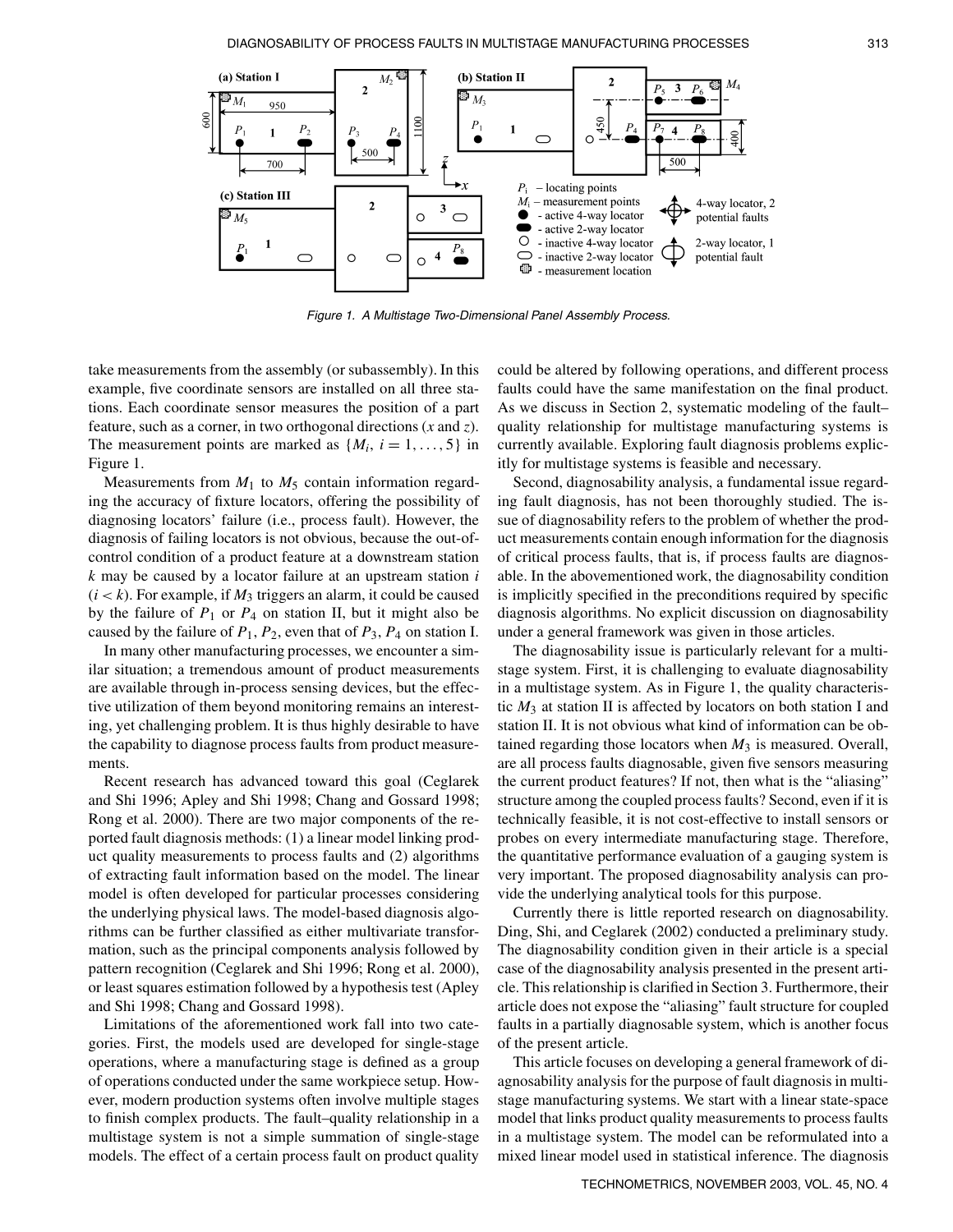

Figure 2. Diagram of <sup>a</sup> Multistage Manufacturing Process.

problem is shown to be equivalent to the problem of variance components analysis (VCA). Following the concept of identifiability in VCA, we define diagnosability in a general sense, independent of specific diagnosis algorithms. Diagnosability, and especially partial diagnosability, is studied through the concept of minimal diagnosable class, which is developed to reveal the "aliasing" structure among coupled process faults. Three criteria for performance evaluation of gauging systems are proposed. These criteria benchmark the amount and the "quality" of information obtained through a gauging system, as well as the flexibility of the gauging system.

The article is structured as follows. In Section 2, the fault– quality diagnostic model is formulated as a mixed linear model. Diagnosability analysis is presented in Section 3, including diagnosability criteria used to evaluate and compare gauging systems. The earlier example is revisited in Section 4, together with another industrial case study, to illustrate the methodology. Conclusions are presented in Section 5.

# 2. FORMULATION OF THE FAULT–QUALITY DIAGNOSTIC MODEL

As mentioned in the previous section, the first step in diagnosability analysis is to develop a fault–quality diagnostic model that links process faults and product quality measurements. Several linear fault–quality models are available to describe the propagation of quality information in a multistage system. Mantripragada and Whitney (1999), Jin and Shi (1999), and Ding, Ceglarek, and Shi (2000) developed multistage fault– quality models for rigid-part assembly processes. Camelio, Hu, and Ceglarek (2001) modeled the variation propagation in multistage compliant-part assembly processes. Zhou, Huang, and Shi (2003) and Djurdjanovic and Ni (2001) provided linear fault–quality diagnostic models for multistage machining processes. All of these models are mechanism models, based on the physical laws of the processes. Lawless, Mackay, and Robinson (1999) and Agrawal, Lawless, and Mackay (1999) used a data-driven AR(1) model to describe the variation transmission in both multistage assembly and machining processes. The parameters of their AR(1) model are estimated based on product measurements. All of the aforementioned models adopt the same model structure, a linear state-space representation. This linear state-space model is used in this article to link product quality to individual process faults.

Figure 2 illustrates a manufacturing process with *N* stages. Variable *k* is the stage index. At the *k*th stage, several variables are involved in the variation propagation model: (1) the product quality information (e.g., part-dimensional deviations) at each stage, represented by the state vector  $\mathbf{x}_k \in \mathbb{R}^{n_x \times 1}$ , where

 $n_x$  is the dimension of  $\mathbf{x}_k$ ; (2) the process variance sources (i.e., the process faults, such as the fixturing error, the machining error, and the thermal error), included as the input  $\mathbf{u}_k \in \mathbb{R}^{d_k \times 1}$ , where  $d_k$  is the number of process variation sources at stage  $k$ ; (3) background process noises and unmodeled errors, represented by  $\mathbf{w}_k \in \mathbb{R}^{n_x \times 1}$ ; (4) the product quality measurements, denoted by  $\mathbf{y}_k \in \Re^{q_k \times 1}$ , where  $q_k$  is the number of measurement features at stage *k*; (5) the measurement noise, denoted as a random vector  $\mathbf{v}_k \in \mathbb{R}^{q_k \times 1}$ .

In this article we assume the following independence relationships. We assume that elements in  $\mathbf{u}_k$  are independent to each other and also independent to any element in  $\mathbf{u}_l$ ,  $\forall l \neq k$ , and assume the same independence relationship for  $w_k$  and  $v_k$ . We further assume that elements in  $\mathbf{u}_k$  are independent to elements in two other vectors,  $\mathbf{w}_l$  and  $\mathbf{v}_j$ ,  $\forall k, l, j$ , and likewise the same independent relationship for elements in  $w_l$  and  $v_j$ . For  $w_k$ , we assume that it is a zero-mean vector. For  $v_k$ , we assume that elements in  $v_k$  are zero mean and have equal variance  $\sigma_v^2$ , that is,  $cov(\mathbf{v}_k) = \sigma_v^2 \mathbf{I}_{q_k}$ , where  $cov(\cdot)$  represents the covariance matrix of a random vector,  $\sigma_v^2$  is the variance of measurement noise, and  $\mathbf{I}_{q_k}$  is a  $q_k \times q_k$  identity matrix. Please note that here we assume that  $\sigma_v^2$  is a constant for all stations; that is, measurement noise terms on all stations have the same variance. This assumption is reasonable if we use the same measurement devices on all measurement stages.

Under the small error assumption, the linear state-space model can be expressed as

$$
\mathbf{x}_{k} = \mathbf{A}_{k-1}\mathbf{x}_{k-1} + \mathbf{B}_{k}\mathbf{u}_{k} + \mathbf{w}_{k} \quad \text{and} \quad \mathbf{y}_{k} = \mathbf{C}_{k}\mathbf{x}_{k} + \mathbf{v}_{k}, \tag{1}
$$

where  $k = 1, 2, ..., N$ ,  $A_{k-1}$ **x**<sub>*k*−1</sub> represents the transformation of quality information from stage  $k - 1$  to stage  $k$ ,  $\mathbf{B}_k \mathbf{u}_k$  represents how the product quality is affected by the process faults at stage  $k$ , and  $C_k$  is the observation matrix that maps process states to measurements. System matrices  $A_k$ ,  $B_k$ , and  $C_k$  are constant matrices, determined by the process/product design information.

The state-space model can be transformed into a general mixed linear model as follows. First, it can be written in an input-output format as

$$
\mathbf{y}_k = \sum_{i=1}^k \mathbf{C}_k \mathbf{\Phi}_{k,i} \mathbf{B}_i \mathbf{u}_i + \mathbf{C}_k \mathbf{\Phi}_{k,0} \mathbf{x}_0 + \sum_{i=1}^k \mathbf{C}_k \mathbf{\Phi}_{k,i} \mathbf{w}_i + \mathbf{v}_k, \quad (2)
$$

where  $\Phi_{k,i} = \mathbf{A}_{k-1}\mathbf{A}_{k-2}\cdots\mathbf{A}_i$  for  $k > i$  and  $\Phi_{k,k} = \mathbf{I}_{n_x}$ . The quality characteristics **x**<sup>0</sup> correspond to the initial condition of the product before it goes into the manufacturing line. If the measurement of  $\mathbf{x}_0$  is available, then  $\mathbf{C}_k \mathbf{\Phi}_{k,0} \mathbf{x}_0$  can be moved to the left side of (2), and the difference  $\mathbf{y}_k - \mathbf{C}_k \mathbf{\Phi}_{k,0} \mathbf{x}_0$  can then be treated as a new measurement. If the measurement of  $\mathbf{x}_0$  is not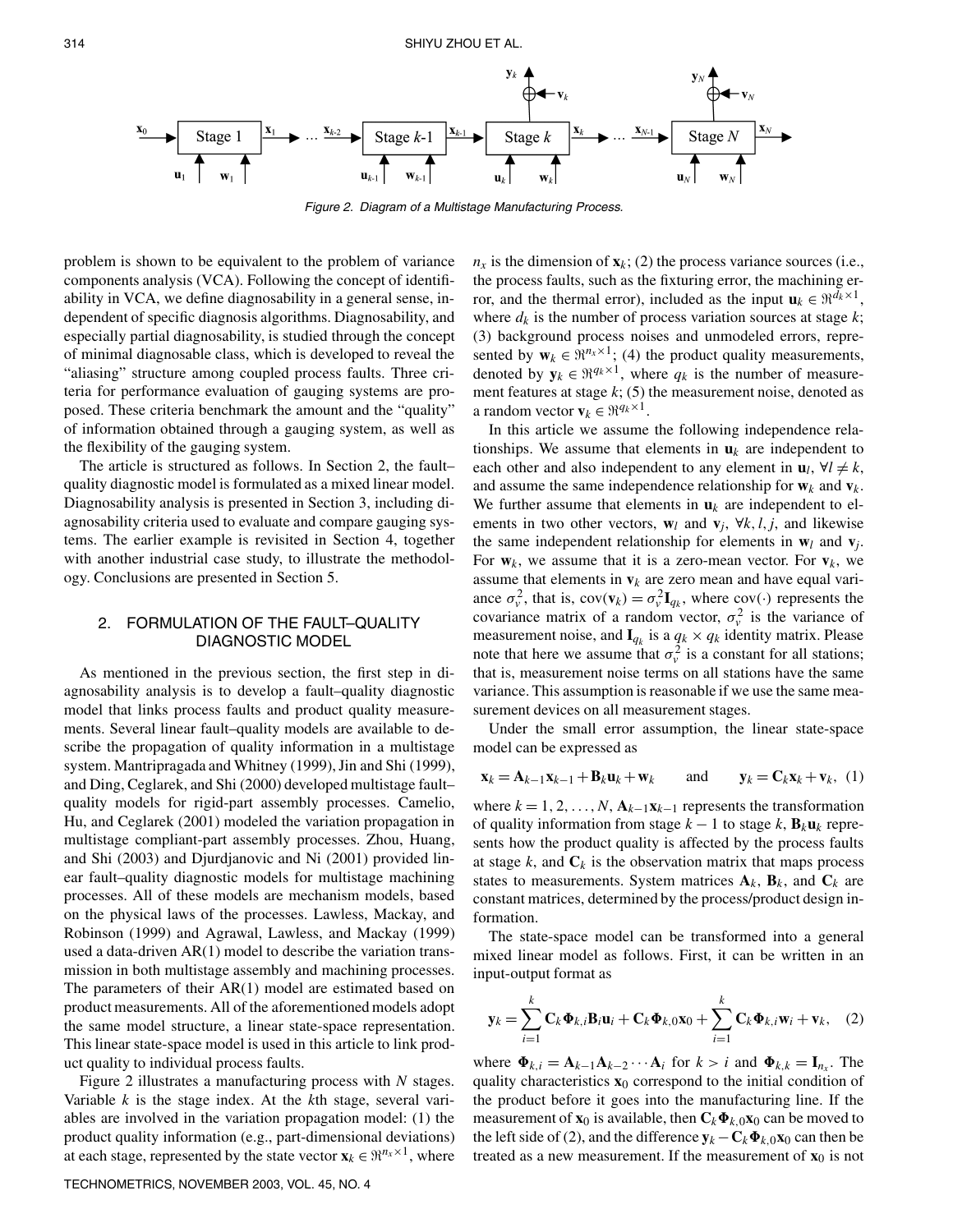available, then it can be treated as an additional process fault input. Without loss of generality, we set  $\mathbf{x}_0$  to  $\mathbf{0}$ .

Define  $\mu_k$  as the expectation of  $\mathbf{u}_k$  and  $\tilde{\mathbf{u}}_k = \mathbf{u}_k - \mu_k$ . Combining all available measurements from station 1 to station *N*, we have

$$
\begin{bmatrix} \mathbf{y}_1 \\ \mathbf{y}_2 \\ \vdots \\ \mathbf{y}_N \end{bmatrix} = \mathbf{\Gamma} \cdot \begin{bmatrix} \boldsymbol{\mu}_1 \\ \boldsymbol{\mu}_2 \\ \vdots \\ \boldsymbol{\mu}_N \end{bmatrix} + \mathbf{\Gamma} \cdot \begin{bmatrix} \tilde{\mathbf{u}}_1 \\ \tilde{\mathbf{u}}_2 \\ \vdots \\ \tilde{\mathbf{u}}_N \end{bmatrix} + \boldsymbol{\Psi} \cdot \begin{bmatrix} \mathbf{w}_1 \\ \mathbf{w}_2 \\ \vdots \\ \mathbf{w}_N \end{bmatrix} + \begin{bmatrix} \mathbf{v}_1 \\ \mathbf{v}_2 \\ \vdots \\ \mathbf{v}_N \end{bmatrix}, \quad (3)
$$

where

$$
\mathbf{\Gamma} = \begin{bmatrix} \mathbf{C}_1 \mathbf{B}_1 & \mathbf{0} & \cdots & \mathbf{0} \\ \mathbf{C}_2 \Phi_{2,1} \mathbf{B}_1 & \mathbf{C}_2 \mathbf{B}_2 & \cdots & \mathbf{0} \\ \vdots & \vdots & \ddots & \vdots \\ \mathbf{C}_N \Phi_{N,1} \mathbf{B}_1 & \mathbf{C}_N \Phi_{N,2} \mathbf{B}_2 & \cdots & \mathbf{C}_N \mathbf{B}_N \end{bmatrix},
$$

$$
\Psi = \begin{bmatrix} \mathbf{C}_1 & \mathbf{0} & \cdots & \mathbf{0} \\ \mathbf{C}_2 \Phi_{2,1} & \mathbf{C}_2 & \cdots & \mathbf{0} \\ \vdots & \vdots & \ddots & \vdots \\ \mathbf{C}_N \Phi_{N,1} & \mathbf{C}_N \Phi_{N,2} & \cdots & \mathbf{C}_N \end{bmatrix},
$$

 $\mu_k$  is an unknown constant vector, and  $\tilde{\mathbf{u}}_k$ ,  $\mathbf{w}_k$ , and  $\mathbf{v}_k$  are zeromean random vectors. Because  $y_k$  is not necessarily available at every stage, if no measurement is available at station *k*, then the corresponding rows should be eliminated.

Let *P* denote the total number of potential faults (i.e., the length of  $[\mu_1^T \dots \mu_k^T \dots \mu_N^T]^T$  and let Q denote the number of system noises (i.e., the length of  $[\mathbf{w}_1^T \dots \mathbf{w}_k^T \dots \mathbf{w}_N^T]^T$ ) considered on all of the stages. That is,  $P = \sum_{k=1}^{N} d_k$  and  $Q = N \cdot n_x$ . We use the lower-case  $u_i$ ,  $i = 1, ..., P$ , to represent the *i*th coordinate of the vector of  $[\tilde{\mathbf{u}}_1^T \dots \tilde{\mathbf{u}}_k^T \dots \tilde{\mathbf{u}}_N^T]^T$  and denote  $u_i$ 's variance as  $\sigma_{u_i}^2$ . Similarly, we use the lower-case  $w_i$  to represent the *i*th coordinate of the vector of  $[\mathbf{w}_1^T \dots \mathbf{w}_k^T \dots \mathbf{w}_N^T]^T$  and denote  $w_i$ 's variance as  $\sigma_{w_i}^2$ . With this notation, the variance components of process faults, the variance components of system noises, and the variance of measurement noises are represented by  ${\{\sigma_{u_i}^2\}_{i=1,\dots,P}}$ ,  ${\{\sigma_{w_i}^2\}_{i=1,\dots,Q}}$ , and  ${\sigma_v^2}$ .

During production, multiple samples of the product are available at each stage. Assume that we have *M* samples, and that the samples can be stacked up as

$$
\mathbf{Y} = (\mathbf{1}_M \otimes \mathbf{\Gamma})\mathbf{U} + (\mathbf{I}_M \otimes \mathbf{\Gamma})\tilde{\mathbf{U}} + (\mathbf{I}_M \otimes \mathbf{\Psi})\mathbf{W} + \mathbf{V}, \quad (4)
$$

where  $\mathbf{U}_T^T = [\mu_{1_T}^T \dots \mu_{k_T}^T \dots \mu_{N}^T], \mathbf{Y}^T = [\mathbf{Y}_1^T \dots \mathbf{Y}_i^T \dots \mathbf{Y}_M^T],$  $\mathbf{Y}_i^T = [\mathbf{y}_{1i}^T \dots \mathbf{y}_{ki}^T \dots \mathbf{y}_{Ni}^T]$  is the *i*th sample measurement, and  $y_{ki}$  is the *i*th sample measurement at the *k*th stage.  $\ddot{\mathbf{U}}$ , **W**, and **V** are defined in the similar way as **Y**, ⊗ is the Kronecker matrix product (Schott 1997),  $\mathbf{1}_M$  is the summing vector whose M elements equal unity. Letting ": *j*" represent the *j*th column of a matrix, (4) can be reorganized as

$$
\mathbf{Y} = (\mathbf{1}_M \otimes \mathbf{\Gamma})\mathbf{U} + \sum_{j=1}^P (\mathbf{I}_M \otimes \mathbf{\Gamma}_{ij})\tilde{\mathbf{U}}(j) + \sum_{j=1}^Q (\mathbf{I}_M \otimes \mathbf{\Psi}_{ij})\mathbf{W}(j) + \mathbf{V},
$$
\n(5)

where  $\tilde{\mathbf{U}}(j) = [\tilde{u}_{j1} \dots \tilde{u}_{ji} \dots \tilde{u}_{jM}]^T$  and  $\mathbf{W}(j) = [w_{j1} \dots w_{ji}]$  $\ldots$  *w<sub>jM</sub>*]<sup>*T*</sup> are the collections of all samples of the *j*th fault and the *j*th system noise.

The process faults manifest themselves as the mean deviation and variance of  $\mathbf{u}_k$ . The diagnosability problem can then be restated: From *M* samples, can we identify the value of  $\{\mu_i\}_{i=1,\dots,P}$  and  $\{\sigma_{u_i}^2\}_{i=1,\dots,P}$ ? In the following section, this problem is studied using the framework of VCA.

## 3. DIAGNOSABILITY ANALYSIS FOR MULTISTAGE MANUFACTURING PROCESSES

#### 3.1 Definition of Fault Diagnosability

The model in (5) fits a general mixed linear model given by Rao and Kleffe (1988) as

$$
\mathbf{y} = \mathbf{X}\boldsymbol{\alpha} + \sum_{i=1}^{c} \boldsymbol{\xi}_i \mathbf{b}_i + \mathbf{e},
$$
 (6)

where **y** is an  $n_v \times 1$  observation vector; **X** is an  $n_v \times l_x$  known constant matrix,  $l_x \leq n_y$ ;  $\alpha$  is an  $l_x \times 1$  vector of unknown constants;  $\xi_i$  is an  $n_v \times m_i$  known constant matrix,  $m_i \leq n_v$ ;  $\mathbf{b}_i$  is an  $m_i \times 1$  vector of independent variables with mean 0 and unknown variance  $\sigma_i^2$ ; **e** is an  $n_y \times 1$  vector of independent variables with mean 0 and unknown variance  $\sigma_e^2$ . The  $\sigma_i^2$ 's and  $\sigma_e^2$ are called "variance components."

A mixed model is used to describe both fixed and random effects. This model is often applied to biological and agricultural data. In designed experiments, the matrices **X** and  $\{\xi_i\}_{i=1,\dots,c}$ are determined by designers. They often contain only 0's or 1's, depending on whether the relevant effect contributes to the measurement. Given a mixed model, researchers are interested primarily in estimating the fixed effects and variance components. A large body of literature about VCA is available; excellent overviews have been given by Rao and Kleffe (1988) and Searle, Casella, and McCulloch (1992).

We can establish a one-to-one corresponding relationship between terms in our fault–quality model [eq. (5)] and those in the mixed model [eq. (6)]. In our fault diagnosis problem, however, the matrices **X**,  ${\xi_i}_{i=1,\dots,c}$  are computed from system matrices  $A_k$ ,  $B_k$ , and  $C_k$ ,  $k = 1, ..., N$ , which are determined by the process design information and measurement deployment information. The fixed effects are the mean values  $(\mu_k)$  of process faults, and the random effects are the process faults and the process noises,  $\tilde{\mathbf{u}}_k$ ,  $\mathbf{w}_k$ , and  $\mathbf{v}_k$ . Fault diagnosis is thus equivalent to the problem of variance components estimation. The definition of *diagnosability* in this article follows the same concept of *identifiability* in VCA (Rao and Kleffe 1988). The term "diagnosability" is used because it is more relevant in the context of our engineering applications.

Based on (5), we have

$$
E(\mathbf{Y}) = [\mathbf{\Gamma}^T \dots \mathbf{\Gamma}^T \dots \mathbf{\Gamma}^T]^T \mathbf{U} \tag{7}
$$

and

$$
cov(\mathbf{Y}) = \mathbf{F}_1 \sigma_{u_1}^2 + \dots + \mathbf{F}_P \sigma_{u_P}^2 + \mathbf{F}_{P+1} \sigma_{w_1}^2 + \dots
$$

$$
+ \mathbf{F}_{P+Q} \sigma_{w_Q}^2 + \mathbf{F}_{P+Q+1} \sigma_v^2 \quad (8)
$$

where  $E(\cdot)$  represents the expectation,

$$
\mathbf{F}_{i} = \begin{cases} \mathbf{I}_{M} \otimes (\mathbf{\Gamma}_{i} \mathbf{\Gamma}_{i}^{T}), & \text{when } 1 \leq i \leq P \\ \mathbf{I}_{M} \otimes (\mathbf{\Psi}_{:(i-P)} \mathbf{\Psi}_{:(i-P)}^{T}), & \text{when } P < i \leq P + Q, \end{cases}
$$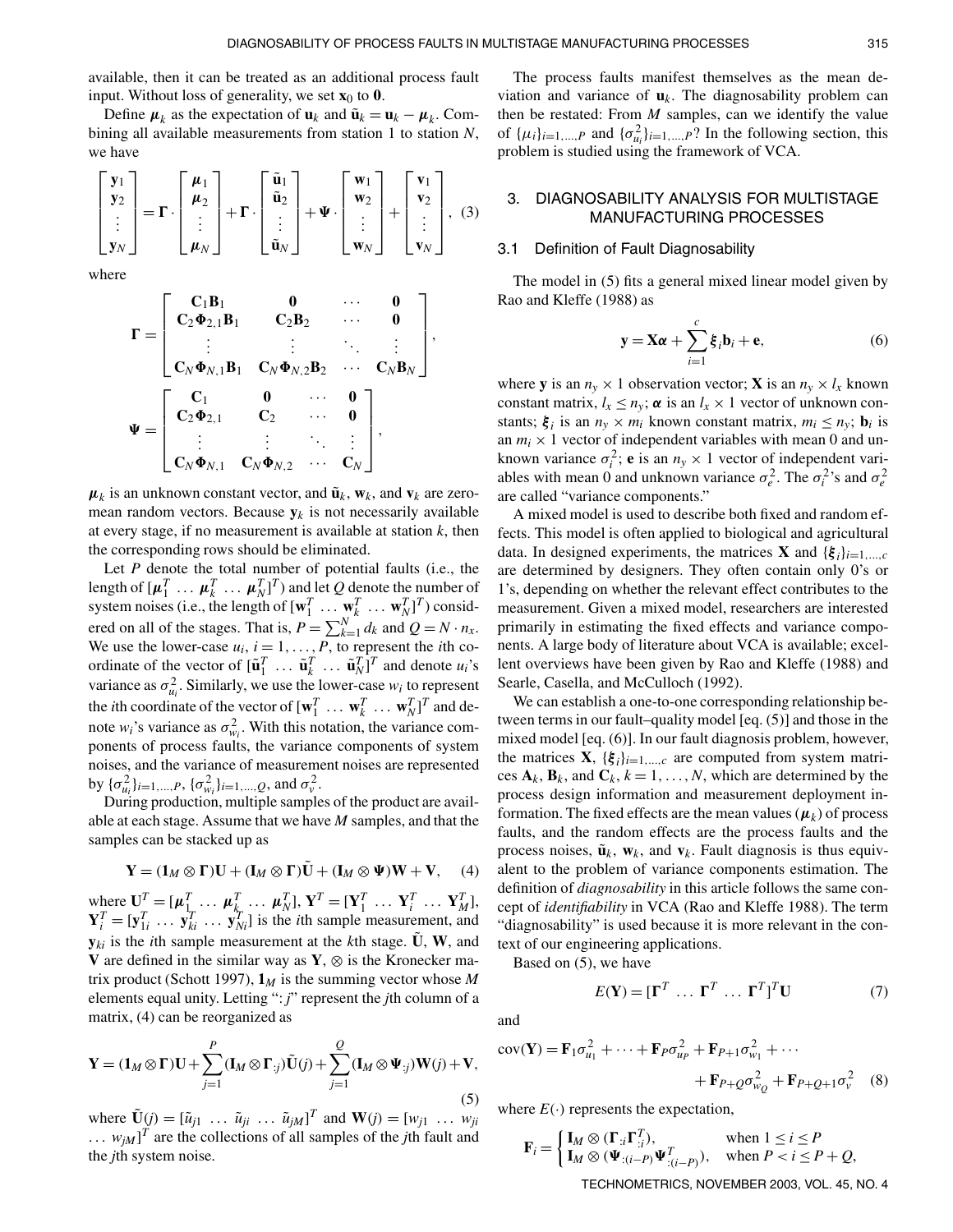and  $\mathbf{F}_{P+Q+1}$  is an identity matrix with the appropriate dimension.

Define  $[\sigma_{u_1}^2 \dots \sigma_{u_p}^2 \sigma_{w_1}^2 \dots \sigma_{w_Q}^2 \sigma_v^2]^T$  in (8) as  $\theta$ ,  $E^U$  as the space containing all possible values of  $U$ , and  $E^S$  as the space containing all possible values of  $\theta$ . (In the most general case,  $E^U$  is  $\mathbb{R}^{P \times 1}$  and  $E^S$  is a  $(P + Q + 1) \times 1$  space spanned by nonnegative real numbers.) Diagnosability is defined following the definition of "identifiability" of Rao and Kleffe (1988).

*Definition 1*. In model (5), a linear parametric function 
$$
\mathbf{p}^T \boldsymbol{\alpha}
$$
,  
 $\mathbf{p} \in \mathbb{R}^{P \times 1}$ ,  $\boldsymbol{\alpha} \in E^U$  is said to be diagonal to  $\mathbf{p}^T \mathbf{\alpha} \in E^U$ ,

$$
\mathbf{p}^T \boldsymbol{\alpha}_1 \neq \mathbf{p}^T \boldsymbol{\alpha}_2 \Rightarrow E(\mathbf{Y})|_{\mathbf{U} = \boldsymbol{\alpha}_1} \neq E(\mathbf{Y})|_{\mathbf{U} = \boldsymbol{\alpha}_2}.\tag{9}
$$

A linear parametric function  $f^T \theta$ ,  $f \in \mathbb{R}^{(P+Q+1)\times 1}$ ,  $\theta \in E^S$  is said to be diagnosable if,  $\forall \theta_1, \theta_2 \in E^S$ ,

$$
\mathbf{f}^T \boldsymbol{\theta}_1 \neq \mathbf{f}^T \boldsymbol{\theta}_2 \Rightarrow \text{cov}(\mathbf{Y})|_{\boldsymbol{\theta} = \boldsymbol{\theta}_1} \neq \text{cov}(\mathbf{Y})|_{\boldsymbol{\theta} = \boldsymbol{\theta}_2}.
$$
 (10)

*Remark 1.* In model (5), we are concerned only about the mean and variance of process faults. Therefore, only the firstand second-order moments are considered in the definition.

*Remark 2.* The foregoing definition means that a fault combination is called diagnosable if the change in the combined mean or variance causes a change in the mean or variance of observation **Y**. This definition does not depend on any specific diagnosis algorithm.

*Remark 3.* By selecting different **p** and **f**, the diagnosability of different fault combinations can be evaluated. For example, by selecting **p** or  $f = [1 \ 0 \ \dots \ 0]^T$ , we can check whether the mean or variance of the first fault is diagnosable. If it is, then we say the mean or variance of this fault can be *uniquely* identified or diagnosed.

## 3.2 Criterion of Fault Diagnosability and Minimal Diagnosable Class

The necessary and sufficient condition of fault diagnosability in a linear system is given by Theorem 1. The proof is given in Appendix A.2.

*Theorem 1.* Define the range space of a matrix as  $R(\cdot)$ , and  $\mathbf{D} = [\mathbf{\Gamma} \, \mathbf{\Psi}]$ . In model (5), the following statements hold:

a.  $\mathbf{p}^T\boldsymbol{\alpha}$  is diagnosable if and only if  $\mathbf{p} \in R(\Gamma^T)$ .

b. **f**<sup>T</sup> $\theta$  is diagnosable if and only if **f**  $\in$  *R*(**H**), where **H** is symmetric and given as

$$
\mathbf{H} = \begin{bmatrix}\n(\mathbf{D}_{:1}^T \mathbf{D}_{:1})^2 & \cdots & (\mathbf{D}_{:1}^T \mathbf{D}_{:i})^2 & \cdots \\
\vdots & \vdots & \vdots & \vdots \\
(\mathbf{D}_{:i}^T \mathbf{D}_{:1})^2 & \cdots & (\mathbf{D}_{:i}^T \mathbf{D}_{:i})^2 & \cdots \\
\vdots & \vdots & \vdots & \vdots & \vdots \\
(\mathbf{D}_{:(P+Q)}^T \mathbf{D}_{:1})^2 & \cdots & (\mathbf{D}_{:(P+Q)}^T \mathbf{D}_{:i})^2 & \cdots \\
\mathbf{D}_{:1}^T \mathbf{D}_{:1} & \cdots & \mathbf{D}_{:i}^T \mathbf{D}_{:i} & \cdots \\
(\mathbf{D}_{:1}^T \mathbf{D}_{:(P+Q)})^2 & \mathbf{D}_{:1}^T \mathbf{D}_{:1} & \cdots \\
\vdots & \vdots & \vdots & \vdots \\
(\mathbf{D}_{:i}^T \mathbf{D}_{:(P+Q)})^2 & \mathbf{D}_{:i}^T \mathbf{D}_{:i} & \cdots \\
\vdots & \vdots & \vdots & \vdots \\
(\mathbf{D}_{:(P+Q)}^T \mathbf{D}_{:(P+Q)})^2 & \mathbf{D}_{:(P+Q)}^T \mathbf{D}_{:(P+Q)} & \cdots \\
\mathbf{D}_{:(P+Q)}^T \mathbf{D}_{:(P+Q)} & \mathbf{L}\n\end{bmatrix}, (11)
$$

*,* (11)

where *L* is the length of  $[\mathbf{y}_1^T \ \mathbf{y}_2^T \ \dots \ \mathbf{y}_N^T]^T$  in (3), that is,  $L =$  $\sum_{k=1}^{N} q_k$ .

Theorem 1 gives us a powerful tool to test whether some combinations of faults are diagnosable. From this theorem, it is clear that the means of all the faults are uniquely diagnosable if and only if  $\Gamma^T \Gamma$  is of full rank. The variances of all the faults are uniquely diagnosable if and only if **H** is of full rank.

For the foregoing criterion, the diagnosability of the variance of process fault includes the effects of the modeling error **w** and the observation noise **v**. This means that even if a fault can be distinguished from other faults, it still can be nonuniquely diagnosable if it is tangled with the modeling error or the observation noise. In some cases, if the modeling error and the observation noise can be assumed to be small or their variance can be estimated from the normal working condition of a manufacturing process, then we can ignore their effects when exploring the diagnosability of process faults. The testing matrix is revised accordingly by reducing  $\theta$  to include only  $[\sigma_{u_1}^2 \dots \sigma_{u_p}^2]$ and reducing the **H** matrix in Theorem 1 to  $H_r$ , where  $H_r$  is a subblock of **H**, that is,

$$
\mathbf{H}_{r} = \begin{bmatrix} (\mathbf{\Gamma}_{:1}^{T} \mathbf{\Gamma}_{:1})^{2} & \cdots & (\mathbf{\Gamma}_{:1}^{T} \mathbf{\Gamma}_{:i})^{2} & \cdots & (\mathbf{\Gamma}_{:1}^{T} \mathbf{\Gamma}_{:P})^{2} \\ \vdots & \vdots & \vdots & \vdots & \vdots \\ (\mathbf{\Gamma}_{:i}^{T} \mathbf{\Gamma}_{:1})^{2} & \cdots & (\mathbf{\Gamma}_{:i}^{T} \mathbf{\Gamma}_{:i})^{2} & \cdots & (\mathbf{\Gamma}_{:i}^{T} \mathbf{\Gamma}_{:P})^{2} \\ \vdots & \vdots & \vdots & \vdots & \vdots \\ (\mathbf{\Gamma}_{:P}^{T} \mathbf{\Gamma}_{:1})^{2} & \cdots & (\mathbf{\Gamma}_{:P}^{T} \mathbf{\Gamma}_{:i})^{2} & \cdots & (\mathbf{\Gamma}_{:P}^{T} \mathbf{\Gamma}_{:P})^{2} \end{bmatrix} . (12)
$$

*Remark 4.* Under the setting where noises **w** and **v** are assumed to be negligible, the diagnosability matrix was defined by Ding et al. (2002) as  $\pi(\Gamma)$ , where  $\pi(\cdot)$  is a matrix transformation that they defined. The variances of process faults are considered fully diagnosable if and only if  $\pi(\Gamma)^T \pi(\Gamma)$  is of full rank. In fact, this condition is the same as what we have derived in the present article. It can be shown that  $R(\mathbf{H}_r)$  =  $R(\pi(\Gamma)^T \pi(\Gamma))$ . Therefore, the work of Ding et al. (2002) can be considered a special case of the general framework presented in this article.

*Remark 5.* If noise terms are not included, Ding et al. (2002) showed that the mean being diagnosable is a sufficient condition for variance being diagnosable. However, the converse is not true. This is illustrated in the case study of machining processes given in Section 4.

Theorem 1 alone is not very effective in analyzing a partially diagnosable system where not all faults are diagnosable. The other faults that we need to know before we can identify a nonuniquely diagnosable fault are not obvious from the theorem. To analyze the partial diagnosable system, we propose the concept of a *minimal diagnosable class*. We first introduce the concept of the diagnosable class, and then present the definition of the minimal diagnosable class.

*Definition 2.* A nonempty set of *n* faults  $\{u_{i_1} \ldots u_{i_n}\}$  forms a *mean* or *variance diagnosable class* if a nontrivial linear combination of their means  $\{\mu_{i_1} \dots \mu_{i_n}\}$  or variances  $\{\sigma_{i_1}^2 \dots \sigma_{i_n}^2\}$ is diagnosable. ("Nontrivial" means that at least one coefficient of the linear combination is nonzero.)

*Definition 3.* A nonempty set of *n* faults  $\{u_{i_1} \ldots u_{i_n}\}$  forms a *minimal mean* or *variance diagnosable class* if no strict subset of  $\{u_{i_1} \ldots u_{i_n}\}$  is mean or variance diagnosable.

TECHNOMETRICS, NOVEMBER 2003, VOL. 45, NO. 4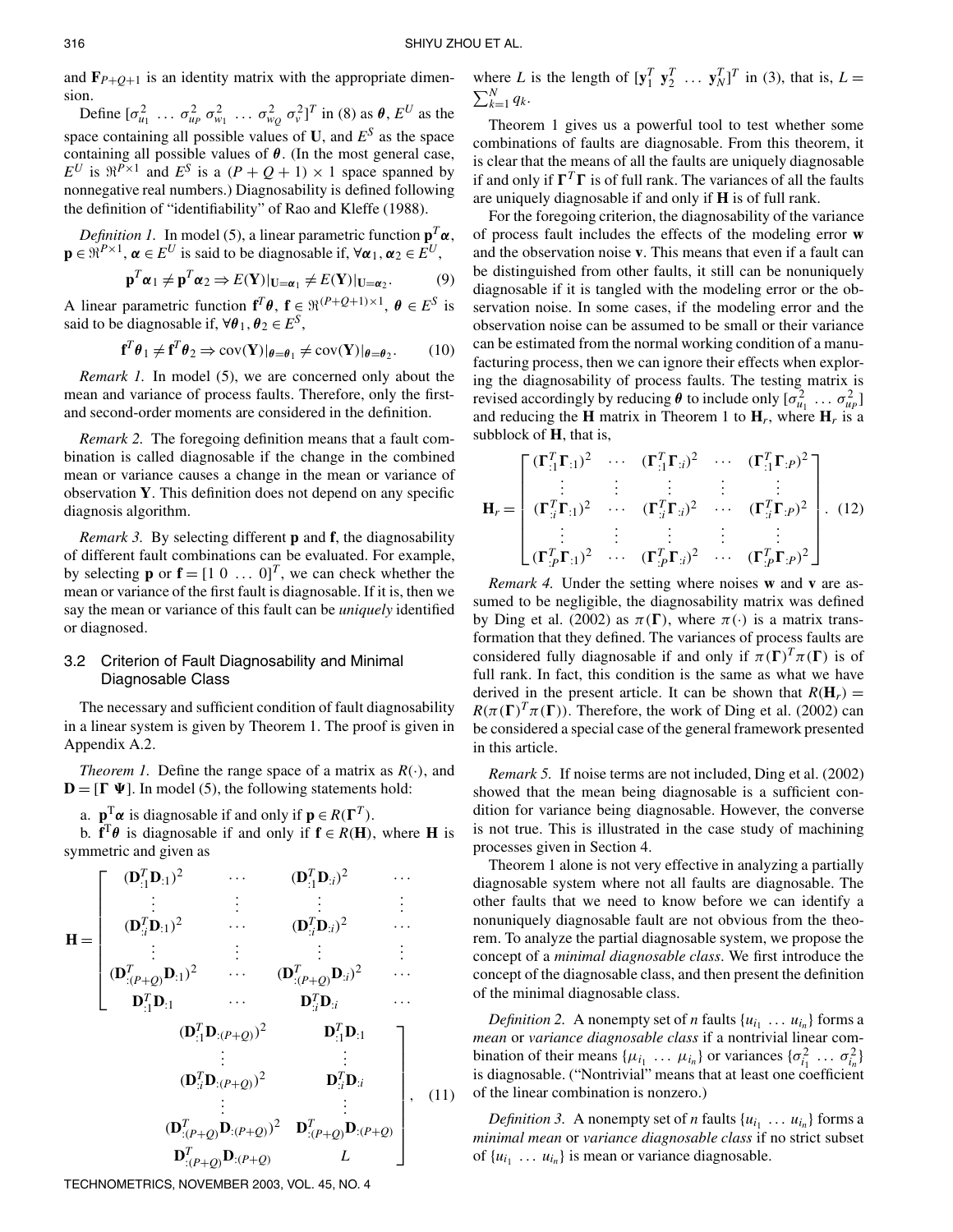The diagnosability of the mean and the variance can be dealt with separately, and the testing procedures are very similar (the only difference being the testing matrix,  $\mathbf{\Gamma}^T$  for mean and **H** for variance). Hence no distinction between mean or variance diagnosability is made hereafter unless otherwise indicated.

The minimal diagnosable classes expose the interrelationship between different faults. Intuitively, a minimal diagnosable class represents a set of faults that are coupled together closely. We can identify only a linear combination of them, not any strict subset. With this information, we can show the coupling relationship among faults and learn what additional information is needed to identify certain faults.

We found that the minimal diagnosable class can be generated from the reduced row echelon form (RREF) (Lay 1997) of the transpose of testing matrices. This result is stated in the following theorem, the proof of which is given in Appendix A.3.

*Theorem 2.* Given a testing matrix  $\mathbf{G} \in \mathbb{R}^{n \times m}$  (where G is  $\Gamma^T$  or **H**) and *n* faults  $\boldsymbol{\theta} = [u_1 \dots u_n]^T$  corresponding to **G**, the fault set  $\theta[v]$  is a minimal diagnosable class if **v** is a nonzero row of the RREF of  $G<sup>T</sup>$ , where  $\theta[v]$  is a subset of  $\theta$  such that *θ*(*i*) (the *i*th element of *θ*) ∈ *θ*[**v**] if **v**(*i*) (the *i*th element of  $\mathbf{v}) \neq 0.$ 

When the RREF of  $G<sup>T</sup>$  is calculated, we can obtain some of the minimal diagnosable classes. The following corollary shows that by rearranging the columns in  $G<sup>T</sup>$ , we can obtain all of the possible minimal diagnosable classes. (The proof is given in Appendix A.4.) The rearranging process is known as *matrix permutation*. The *permuted matrix* is defined as follows: If  ${\bf c}_i\}_{i=1,\dots,n}$  denote the column vectors of  ${\bf G}^T$  and correspond to the faults  $\boldsymbol{\theta} = [u_1 \dots u_n]^T$ , then the columnwise permuted matrix  $G^{T} = [\mathbf{c}_{i_1} \dots \mathbf{c}_{i_n}]$  is called the permuted matrix corresponding to the fault permutation  $\boldsymbol{\theta}' = [u_{i_1} \dots u_{i_n}]^T$ .

*Corollary 1.* Given a testing matrix  $\mathbf{G} \in \mathbb{R}^{n \times m}$  and assuming that  $\mathbf{\Theta} = \{u_{i_1}, \ldots, u_{i_s}\}$  is a minimal diagnosable class, we have  $\theta[\mathbf{v}] = \mathbf{\Theta}$ , where **v** is the last nonzero row of  $\mathbf{G}'^T$ .  $\mathbf{G}'^T$  is the RREF of the permuted matrix of  $G<sup>T</sup>$  corresponding to the fault permutation  $u_{i_s+1} \ldots u_{i_n} u_{i_1} \ldots u_{i_s}$ .

Corollary 1 shows that a complete list of minimal diagnosable classes can be obtained by thoroughly permuting **G***<sup>T</sup>* . However, the number of permutations will explode if the number of faults is large. To handle this problem, we need the concept of the "connected fault class."

Given the RREF of  $G<sup>T</sup>$ , assume that we can divide its nonzero rows into two sets of rows  $(C_1 \text{ and } C_2)$  such that for any  **and**  $**v**<sub>i</sub> ∈ C<sub>2</sub>, **v**<sub>i</sub> * **v**<sub>i</sub> = **0**, where  $*$  is the Hadamard prod$ uct (Schott 1997). In other words,  $v_i$  does not share any common nonzero column positions with  $\mathbf{v}_i$ . Define  $\theta[C]$  as the fault set of  $\bigcup_{k}(\theta[\mathbf{v}_k])$  for all  $\mathbf{v}_k \in C$ , where *C* is a set of rows. We can show that for an arbitrary minimal diagnosable class *θ*[**v**], either  $\theta[v] \subseteq \theta[C_1]$  or  $\theta[v] \subseteq \theta[C_2]$ . From Theorem 1, **v** is in the space spanned by the rows of  $G^T$ . Thus  $\mathbf{v} = a_1 \mathbf{v}_1 + a_2 \mathbf{v}_2$ , where  $\mathbf{v}_1$  and  $\mathbf{v}_2$  are in the space spanned by the rows in  $C_1$ and  $C_2$ . However, if  $a_1$  and  $a_2$  are both nonzero, then the fact that  $\mathbf{v}_i * \mathbf{v}_j = \mathbf{0}$  and  $\theta[\mathbf{v}_1], \theta[\mathbf{v}_2]$  are both diagnosable will lead to the contradiction that  $\theta[v]$  is not minimal. The implication is that the complete list of minimal diagnosable classes can be obtained only by permuting the faults within  $\theta[C_1]$  and  $\theta[C_2]$ .

Following the same rule,  $C_1$  and  $C_2$  can be further divided into smaller groups iteratively until they are no longer dividable. If  $C_i$  is an undividable set of rows, then  $\theta[C_i]$  is called a "connected fault class." Following a similar argument, we know that the complete list of minimal fault classes can be obtained through permutations only within each connected fault class.

If there are many small connected fault classes in the system, then the computational load required to find all minimal diagnosable classes can be reduced significantly. The worst case is that all faults are connected in a big fault class. However, this is usually not the situation in practice. For instance, one principle in manufacturing process design is to reduce the accumulation and propagation chain of process faults (Halevi and Weill 1995). For many actual engineering systems, the entire fault set can often be partitioned into much smaller connected fault subsets, as we demonstrate in the case studies in Section 4.

In summary, the algorithm obtaining all of the minimal diagnosable classes is as follows:

- 1. Calculate the RREF of  $G<sup>T</sup>$ .
- 2. Remove all of the uniquely identifiable faults because each of them will form a minimal diagnosable class; remove the faults corresponding to zero columns because they are invisible to the measurement system and hence not diagnosable, and will not appear in any minimal diagnosable classes.
- 3. Find the connected fault classes based on the RREF of  $G^T$ .
- 4. Permute the columns within the connected fault classes and obtain the minimal diagnosable classes based on the permuted matrices until all of the possible permutations are visited.

The minimal diagnosable classes expose the "aliasing" structure among the faults in the system, revealing critical fault diagnosability information. For example, if a single fault forms a minimal diagnosable class, then it is uniquely diagnosable. If a fault is not uniquely diagnosable and it forms a minimal diagnosable class with several other faults, then this fault can be identified when all other faults are known. Thus, by looking at the minimal diagnosable classes, we can identify which fault can be identified from the measurements or, if not, what other faults need to be known to identify it.

Minimal diagnosable classes can be used to evaluate the performance of different gauging systems in terms of the diagnosability of the process faults. Consider the panel assembly process in Figure 1 as an example. Another gauging system implemented in this system is shown in Figure 3. Counting potential locator errors on all stations, we have a total of  $n = 18$  potential faults, which are assigned a serial number from 1 to 18, as shown in Figure 3. The difference between the gauging systems shown in Figures 1 and 3 is the position of  $M_5$ . The problem of how to compare these two systems in terms of the diagnosability of all 18 potential faults is addressed in the next section.

## 3.3 Gauging System Evaluation Based on Minimal Diagnosable Class

To evaluate a gauging system, we may need several easyto-interpret indices to characterize the information obtained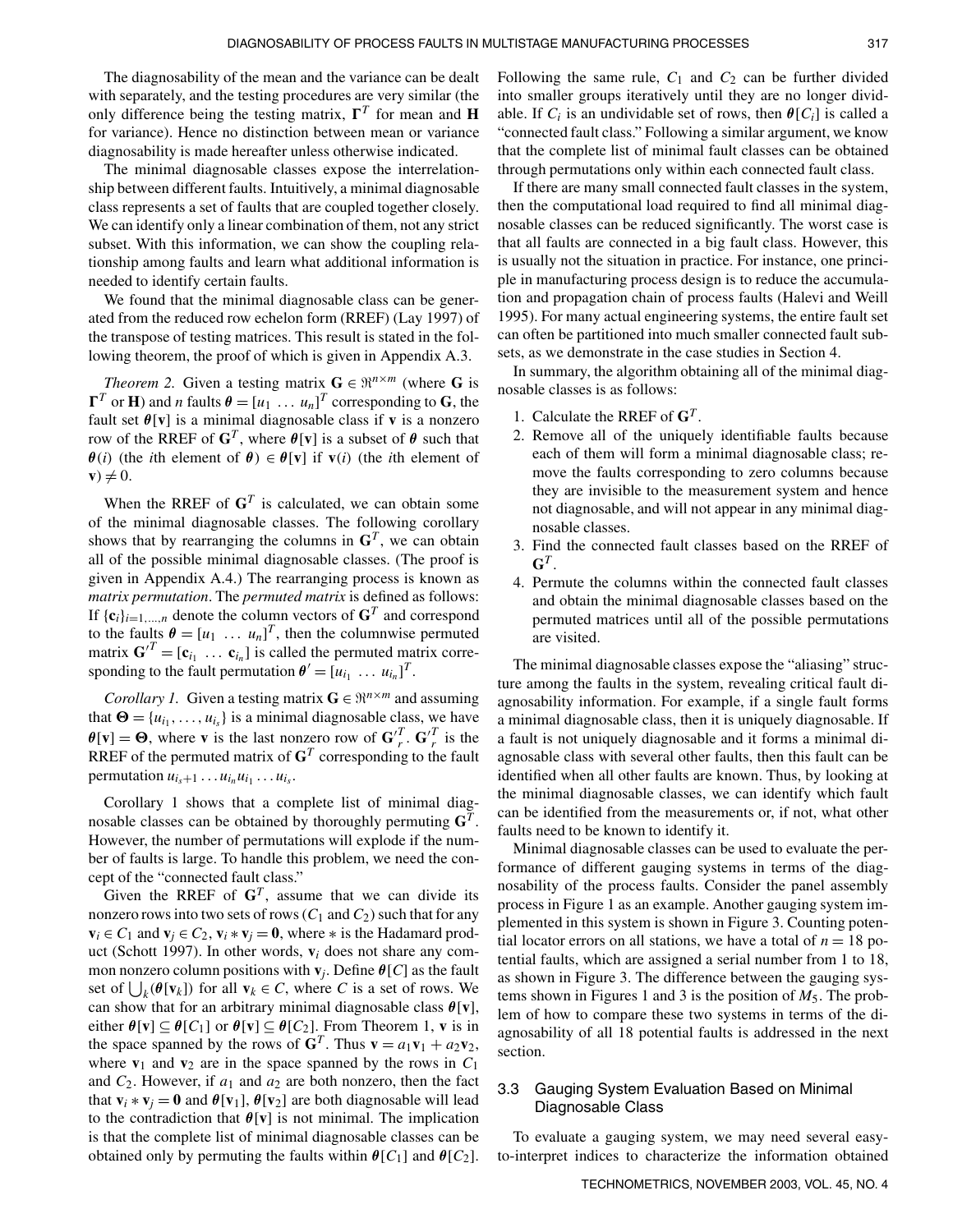

Figure 3. Gauging System 2 for the Multistage Two-Dimensional Panel Assembly Process.

through the gauging system. We propose three criteria for evaluating gauging systems: information *quantity*, information *quality*, and system *flexibility*.

Information quantity refers to the degree to which we know about process faults from the measurement data. When two gauging systems are used for the same manufacturing system, the number of potential faults is the same. However, for two different partially diagnosable systems, the number of faults that we need to know to ensure full diagnosability will often be different. This number can be used to quantify the amount of information obtained by different gauging systems. The following corollary indicates that the rank of the diagnosability testing matrix should be used to quantify the amount of measurement information.

*Corollary 2.* Given a testing matrix  $\mathbf{G} \in \mathbb{R}^{n \times m}$  and *n* faults  $\theta = [u_1 \dots u_n]^T$  corresponding to **G**, if the rank of **G** is  $\rho$ , then  $n - \rho$  faults need to be known to uniquely identify all *n* faults.

The proof is omitted here, it uses the property of the RREF of a matrix. An intuitive understanding of this corollary is given as follows. The solvability condition of a linear system  $Y = AX$ can be determined by analyzing the RREF of **A**. In such a linear system,  $n - \rho$  free variables need to be known before uniquely solving **X**, where *n* is the dimension of **X**,  $\rho = \text{rank}(A)$ . If we consider the testing matrix **G** as if it is in a similar situation to matrix **A**, then the result of Corollary 2 is not surprising.

The second criterion is information quality. Even if two gauging systems provide the same amount of information per the criterion developed earlier, the detailed information content could be very different. In practice, it is always desirable to have unique identification of a fault so that corrective action can be undertaken immediately eliminate the fault and restore the system to its normal condition. The decision on what corrective action to take cannot be made for a fault coupled with others without further investigation or measurement. Thus we use the number of uniquely identifiable faults to benchmark the quality of measurement information. The uniquely identifiable faults can be easily found by counting the number of minimal diagnosable classes that contain only a single fault.

The third criterion is the flexibility provided by the current gauging system toward achieving full diagnosability. Some gauging systems can be rigid in the sense that certain faults or fault combinations, which may be difficult to measure in practice, must be known to achieve a fully diagnosable system. Other gauging systems may provide information in a flexible way; for example, many fault combinations can be selected to make the system fully diagnosable. This comparison needs the concept of *minimal complementary classes*. A minimal complementary class is a minimal set of faults such that if they are known, then all of the systems faults can be uniquely identified. Consider a system with four faults and three minimal diagnosable classes,  $\{u_1, u_2\}$ ,  $\{u_1, u_3, u_4\}$ , and  $\{u_2, u_3, u_4\}$ . One can verify that the minimal complementary classes for this system are {*u*1*, u*3}, {*u*1*, u*4}, {*u*2*, u*3}, {*u*2*, u*4}, and {*u*3*, u*4}. The number of minimal complementary classes is five. A system with more minimal complementary classes is considered more flexible.

In general, it is difficult to find the complete sets of minimal complementary classes by simply trying out different fault combinations, especially for a complex system with numerous faults and intricate fault combinations. Corollary 3 facilitates the determination of minimal complementary classes; its proof is given in Appendix A.5.

*Corollary 3.* A set of faults forms a minimal complementary class if and only if the set contains  $n - \rho$  faults but does not contain any minimal diagnosable classes, where *n* is the total number of faults and  $\rho$  is the rank of the diagnosability testing matrix.

With Corollary 3, the complete minimal complementary classes can be found through a search among all fault sets with  $n - \rho$  faults. If the entire fault set can be partitioned into many smaller distinct, connected fault classes, then the task of searching the complete minimal complementary classes can be further reduced. Corollary 3 can be applied to a connected fault class, but *n* should be the total number of faults in the connected fault class and  $\rho$  is the rank of the space spanned by the associated row vectors in the RREF of the transpose of the testing matrix. Individual searches can be conducted within each connected fault class. The complete set of minimal complementary classes can then be obtained by joining the minimal complementary classes from each connected fault class and adding the nondiagnosable faults. An example will be given in Section 4 to illustrate this procedure.

The order of using the three criteria generally depends on the requirements of individual applications. In some cases, when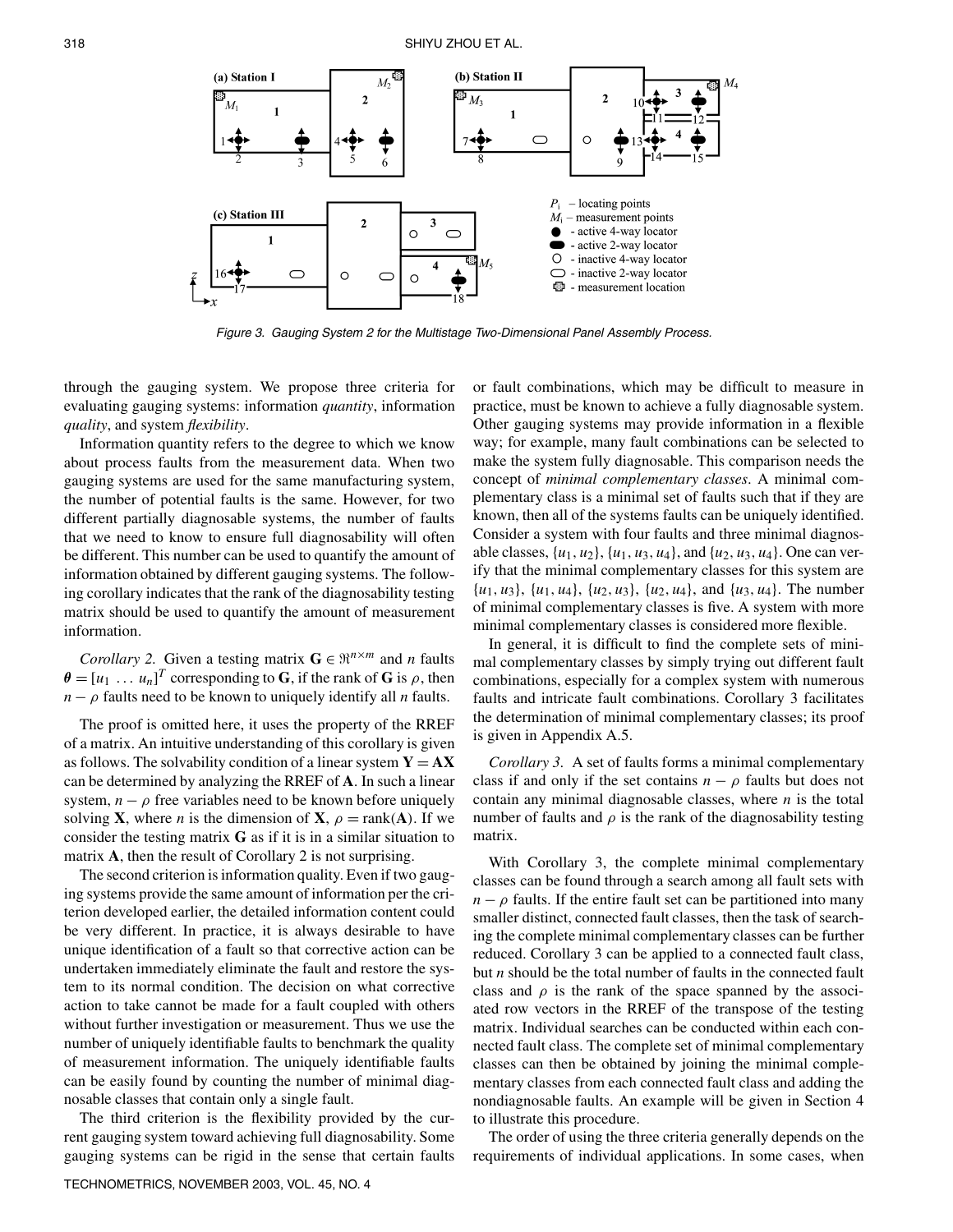the ultimate goal is to design a gauging system that provides full diagnosability, we can skip the second criterion and compare the number of minimal complementary classes directly. In some other cases, the second criterion can be used before the first criterion if the uniquely identified fault is highly desired. Based on our experience, using the three criteria in the sequence in which they were presented here is an effective way of gauging system evaluation in many industrial applications.

## 4. CASE STUDY

# 4.1 Case Study of a Multistage Assembly Process

Consider the assembly processes shown in Figures 1 and 3. The product state variable  $\mathbf{x}_k$  is denoted by random deviations associated with the degrees of freedom (df) of each part. Each two-dimensional part in this example has three df (two translational and one rotational) and the size of  $\mathbf{x}_k$  is  $12 \times 1$  (i.e.,  $n_x = 12$ ) given that there are four parts. The state vector  $\mathbf{x}_k$  is expressed as

$$
\mathbf{x}_{k} = [\delta x_{1,k} \ \delta z_{1,k} \ \delta \alpha_{1,k} \ | \ \ldots \ | \ \ldots \ | \ \delta x_{4,k} \ \delta z_{4,k} \ \delta \alpha_{4,k}]^{T}, \quad (13)
$$

where  $\delta$  is the deviation operator,  $\delta x_{i,k}$ ,  $\delta z_{i,k}$ , and  $\delta \alpha_{1,k}$  are two translational and one rotational deviations of part *i* on station *k*. If part *i* has not yet appeared on station *k*, the corresponding *δx<sub>i</sub>*,*k*, *δz<sub>i</sub>*,*k*, and *δα*<sub>1</sub>,*k* are 0's.

The input vector  $\mathbf{u}_k$  represents the random deviations associated with fixture locators on station *k*. There are a total of 18 components of fixture deviations on three stations as indicated by the number 1–18 (i.e., the 18 faults) in Figure 3. Thus we have  $\mathbf{u}_1 = [\delta p_1 \dots \delta p_6]^T$ ,  $\mathbf{u}_2 = [\delta p_7 \dots \delta p_{15}]^T$ , and  $\mathbf{u}_3 = [\delta p_{16} \ \delta p_{17} \ \delta p_{18}]^T$ , where  $\delta p_i$  is the deviation associated with fault *i* and the dimensions are  $d_1 = 6$ ,  $d_2 = 9$ ,  $d_3 = 3$ , and  $P = 6 + 9 + 3 = 18.$ 

The measurement **y** contains positional deviations detected at  $M_i$ ,  $i = 1, \ldots, 5$ . In this 2-D case, each  $M_i$  can deviate in *x* and/or *z* directions. Hence,  $y_1 = [\delta M_1(x) \delta M_1(z) \delta M_2(x)]$  $\delta M_2(z)$ ]<sup>T</sup>,  $\mathbf{y}_2 = [\delta M_3(x) \ \delta M_3(z) \ \delta M_4(x) \ \delta M_4(z)]^T$ , and  $\mathbf{y}_3 =$  $[\delta M_5(x) \ \delta M_5(z)]^T$ . The dimensions are  $q_1 = 4$ ,  $q_2 = 4$ ,  $q_3 = 2$ , and  $L = 4 + 4 + 2 = 10$ .

The state-space representation of this process is

$$
\mathbf{x}_1 = \mathbf{B}_1 \mathbf{u}_1 + \mathbf{w}_1
$$
 and  $\mathbf{x}_k = \mathbf{A}_{k-1} \mathbf{x}_{k-1} + \mathbf{B}_k \mathbf{u}_k + \mathbf{w}_k,$   
\n $k = 2, 3,$  (14)

and

$$
\mathbf{y}_k = \mathbf{C}_k \mathbf{x}_k + \mathbf{v}_k, \qquad k = 1, 2, 3. \tag{15}
$$

Matrices  $A_k$ ,  $B_k$ , and  $C_k$  are determined by process design and sensor deployment. The  $A_k$  characterizes the change in product state when a product is transferred from station *k* to station  $k + 1$ . Thus  $A_k$  depends on the coordinates of fixture locators on two adjacent stations *k* and  $k + 1$ . The **B**<sub>*k*</sub> determines how fixture deviations affects product deviations on station *k* and is thus determined by the coordinates of fixture locators on station  $k$ . The  $C_k$  is determined by the coordinates of measurement points such as  $M_1$  to  $M_5$  in this example.

Following the model development presented by Jin and Shi (1999) and Ding et al. (2000), we give the numerical expressions of **A**'s, **B**'s, and **C**'s of the assembly processes shown in Figures 1 and 3. The **A**'s, **B**'s, **C**1, and **C**<sup>2</sup> are the same for

these two processes, because their fixture layouts are the same and the sensor deployments are the same for stations I and II.

$$
A_1 = \begin{bmatrix} 0 & 0 & 0 & 0 & 0 & 0 \\ 0 & 0.007 & 1 & 0 & 0.007 & -3497 \\ 0 & 0.1 & 0 & 0.1 & 0 & 0 \\ 0 & -3.497 & 0 & 0 & 3497 & -325.17 \\ 0 & 0.007 & 0 & 0 & -0.007 & 0.6503 \\ \hline 0 & 0.007 & 0 & 0 & 0.007 & 0.6503 \\ \hline 0 & 0 & 0 & 0 & 0 & 0 & 0 \\ 0 & 0 & 0 & 0 & 0 & 0 & 0 & 0 \\ 0 & 0.0005 & 1 & 0 & -0.005 & -2392 \\ \hline 1 & 0 & -0.550 & 0 & 0 & -4450 & -222.49 \\ 0 & -0.005 & 0 & 0 & -4450 & -222.49 \\ 0 & -0.005 & 0 & 0 & -4450 & -222.49 \\ \hline 1 & -0.005 & 0 & 0 & -0.005 & -3392 \\ \hline 0 & -0.005 & 0 & 0 & -0.005 & -2392 \\ \hline 1 & 0 & 0 & 0 & 1 & -0.005 & 0.392 \\ \hline 0 & -0.005 & 0 & 0 & 1 & -0.005 & 0.7608 \\ \hline 0 & 0.005 & 0 & 0 & 1 & 0 & 0 \\ 0 & 0 & 0 & 0 & 1 & 0 & 0 \\ 0 & 0 & 0 & 0 & 1 & 0 & 0 \\ 0 & 0 & 0 & 0 & 0 & 0 & 0 \\ \hline 0 & 0 & 0 & 0 & 0 & 0 & 0 \\ 0 & 0 & 0 & 0 & 0 & 0 & 0 \\ 0 & 0 & 0 & 0 & 0 & 0 & 0 \\ 0 & 0 & 0 & 0 & 0 & 0 & 0 \\ 0 & 0 & 0 & 0 & 0 & 0 & 0 \\ 0 & 0 & 0 & 0 & 0 & 0 & 0 \\ 0 & 0 & 0 & 0 & 0 & 0 & 0 \\ 0 & 0 & 0 & 0 & 0 & 0 & 0 \\ 0 & 0 & 0 & 0 & 0 &
$$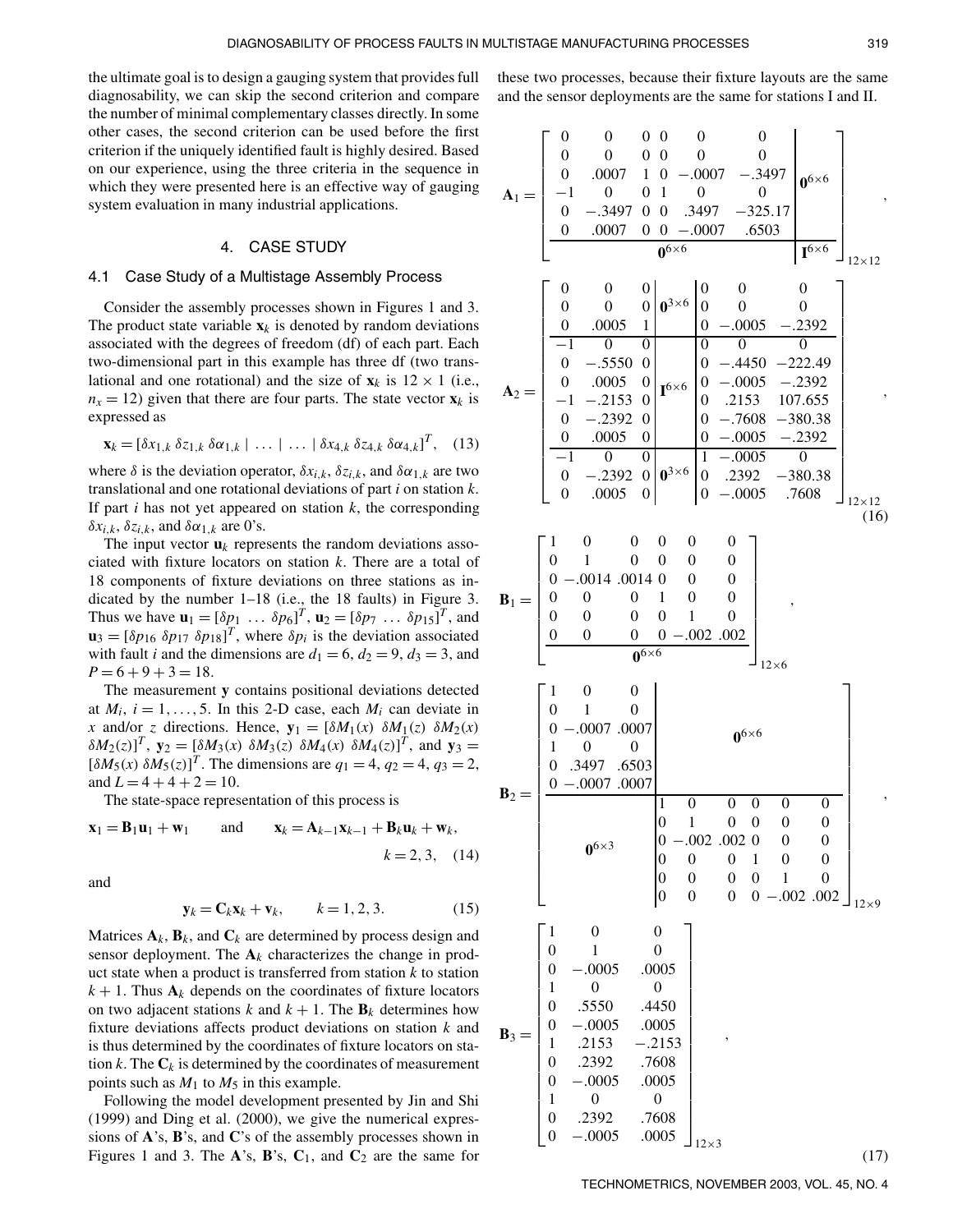320 SHIYU ZHOU ET AL.

$$
\mathbf{C}_{1} = \begin{bmatrix} 1 & 0 & -550 & \mathbf{0}^{2\times3} & \mathbf{0}^{2\times6} \\ \frac{0}{\mathbf{0}^{2\times3}} & 1 & 0 & -550 & \mathbf{0}^{2\times6} \\ \hline & \mathbf{0}^{2\times3} & 0 & 1 & -630 & \mathbf{0}^{2\times6} \end{bmatrix}_{4\times12},
$$

$$
\mathbf{C}_{2} = \begin{bmatrix} 1 & 0 & -550 & \mathbf{0}^{2\times3} & \mathbf{0}^{2\times3} \\ \frac{0}{\mathbf{0}^{2\times3}} & \frac{0}{\mathbf{0}^{2\times3}} & \frac{0}{\mathbf{0}^{2\times3}} & \frac{0}{\mathbf{0}^{2\times3}} \\ \hline & 0 & 1 & -740 & \mathbf{0}^{2\times3} \end{bmatrix}_{4\times12},
$$
(18)

We use  $C_3^1$  and  $C_3^2$  to denote  $C_3$  of these two gauging systems. Their expressions are

$$
\mathbf{C}_{3}^{1} = \begin{bmatrix} 1 & 0 & -550 \\ 0 & 1 & -100 \end{bmatrix} \mathbf{0}^{2 \times 9} \Big]_{2 \times 12}
$$
  
and  

$$
\mathbf{C}_{3}^{2} = \begin{bmatrix} \mathbf{0}^{2 \times 9} & \begin{bmatrix} 1 & 0 & -200 \\ 0 & 1 & 620 \end{bmatrix}_{2 \times 12}.
$$
 (19)

For simplicity, we discuss only the variance diagnosability of fixture faults in this study. Thus, we use  $H_r$  in (12) as the testing matrix. To use  $H_r$ , we need to obtain  $\Gamma$  first. Substituting the **A**'s, **B**'s, and **C**'s in (16)–(19) into (3) yields

$$
\mathbf{I}^{1} = \begin{bmatrix}\n1 & .786 & -.786 & 0 & 0 & 0 & 0 & 0 & 0 & 0 \\
0 & 1.143 & -.143 & 0 & 0 & 0 & 0 & 0 & 0 & 0 \\
0 & 0 & 0 & 1 & 1.1 & -1.1 & 0 & 0 & 0 & 0 \\
0 & .401 & -.786 & 0 & 0 & .385 & 1 & .385 & -.385 & 0 \\
0 & .073 & -.143 & 0 & 0 & .070 & 0 & 1.070 & -.070 & 0 \\
0 & 0 & 0 & 0 & 0 & 0 & 0 & 0 & 0 & 0 \\
0 & .401 & -.786 & 0 & 0 & .385 & 0 & .122 & -.385 & 0 \\
0 & .073 & -.143 & 0 & 0 & .070 & 0 & .022 & -.070 & 0 \\
0 & 0 & 0 & 0 & 0 & 0 & 0 & 0 & 0 \\
0 & 0 & 0 & 0 & 0 & 0 & 0 & 0 & 0 \\
0 & 0 & 0 & 0 & 0 & 0 & 0 & 0 & 0 \\
0 & 0 & 0 & 0 & 0 & 0 & 0 & 0 & 0 \\
0 & 0 & 0 & 0 & 0 & 0 & 0 & 0 & 0 \\
0 & 0 & 0 & 0 & 0 & 0 & 0 & 0 & 0 \\
0 & 0 & 0 & 0 & 0 & 0 & 0 & 0 & 0 \\
0 & 0 & 0 & 0 & 0 & 0 & 0 & 0 & 0 \\
0 & 0 & 0 & 0 & 0 & 0 & 0 & 0 & 0 \\
0 & 0 & 0 & 0 & 0 & 0 & 0 & 0 & 0 \\
0 & 0 & 0 & 0 & 0 & 0 & 0 & 0 & 0 \\
0 & 0 & 0 & 0 & 0 & 0 & 0 & 0 & 0 \\
0 & 0 & 0 & 0 & 0 & 0 & 0 & 0 & 0 \\
0 & 0 & 0 & 0 & 0 & 0 & 0 & 0 & 0 & 0 \\
0 & 0 & 0 & 0 & 0 & 0 & 0 & 0 & 0 & 0 \\
0 & 0 & 0 & 0 & 0 & 0 & 0 & 0 & 0 & 0 \\
0 & 0 & 0 & 0 & 0 & 0 & 0 & 0 & 0 & 0 \\
0
$$

|              |          |             | $0 \t1.143 - 14300$                            |          |                    | $\begin{array}{ccc} & & 0 & \quad 0 \end{array}$ |          |              |          |          |     |
|--------------|----------|-------------|------------------------------------------------|----------|--------------------|--------------------------------------------------|----------|--------------|----------|----------|-----|
|              |          | $\Omega$    | $\mathbf{0}$                                   |          |                    | $1 \t1.1 -1.1 0$                                 |          | $\Omega$     | $\Omega$ | $\theta$ |     |
|              |          | $0 \quad 0$ |                                                |          |                    | $0 \t 0 \t 2.26 \t -1.26 \t 0$                   |          | $\Omega$     | $\Omega$ | $\Omega$ |     |
| $\Gamma^2 =$ |          |             | $0.401 - .786000$ .385 1 .385 - .385 0         |          |                    |                                                  |          |              |          |          |     |
|              | $\Omega$ | 073         | $-.143 \t0 \t0 \t.070 \t0 \t1.070 \t-.070 \t0$ |          |                    |                                                  |          |              |          |          |     |
|              | $\Omega$ | $\theta$    | $\Omega$                                       | $\theta$ | $\hspace{0.6cm} 0$ | $\overline{\mathbf{0}}$                          | $\theta$ | $\theta$     | $\theta$ |          |     |
|              | $\theta$ | $\theta$    | $\left($                                       | $\theta$ | $\Omega$           | $\overline{0}$                                   | $\Omega$ | $\Omega$     | $\Omega$ | $\theta$ |     |
|              |          | 0           | $\theta$                                       | $\Omega$ | $\theta$           | $\mathbf{0}$                                     |          | $-1$ $-.096$ | - 0      | $\Omega$ |     |
|              |          |             |                                                |          |                    | $\Omega$                                         | $\theta$ | .057         |          |          | and |

|    |                 | 0        |     |            | $\Omega$ |          |       |     |
|----|-----------------|----------|-----|------------|----------|----------|-------|-----|
| 0  |                 | 0        | 0   | 0          | 0        |          |       |     |
| 0  | 0               | 0        | 0   | 0          | 0        |          |       |     |
| 0  | 0               | 0        | 0   | 0          | 0        | $\theta$ |       |     |
| 0  | 0               | 0        | 0   | 0          | 0        | $\theta$ |       |     |
| 0  | 0               | 0        | 0   | 0          | 0        | $\theta$ |       | 21) |
| .6 | $-.6$           | $\theta$ | 0   | 0          | 0        | $\theta$ |       |     |
|    | $2.48 - 1.48$ 0 |          | 0   | 0          | 0        | $\theta$ |       |     |
| 0  |                 | 1        | .4  | $-.304$ 1  |          | .096     | -.096 |     |
| 0  |                 |          | .24 | $.183 \ 0$ |          | $-.057$  | 1.057 |     |

where the superscript 1 or 2 indicates which gauging system the  $\Gamma$  is associated with. Further,  $\mathbf{H}_r$  can be obtained following its definition in (12). Their expressions are

| $\mathbf{1}$     |                  | .617 .617        | $\boldsymbol{0}$ | $\boldsymbol{0}$                   | $\boldsymbol{0}$ | $\boldsymbol{0}$ | 0                | $\boldsymbol{0}$ | $\overline{0}$   |
|------------------|------------------|------------------|------------------|------------------------------------|------------------|------------------|------------------|------------------|------------------|
|                  | .617 5.089 2.050 |                  | $\boldsymbol{0}$ | $\boldsymbol{0}$                   | .102 .161        |                  | .08              | .102             | $\boldsymbol{0}$ |
|                  | .617 2.050 3.661 |                  | $\boldsymbol{0}$ | $\boldsymbol{0}$                   | .390 .617        |                  | .307             | .390             | $\overline{0}$   |
| $\boldsymbol{0}$ | $\overline{0}$   | $\boldsymbol{0}$ | $\,1$            | 1.21                               | 1.21             | $\mathbf{0}$     | $\boldsymbol{0}$ | $\boldsymbol{0}$ | 0                |
| 0                | $\overline{0}$   | $\boldsymbol{0}$ |                  | 1.21 39.91                         | 16.46            | $\boldsymbol{0}$ | $\overline{0}$   | $\mathbf{0}$     | $\overline{0}$   |
| 0                | .102             | .390             |                  | 1.21 16.46 9.63 .148               |                  |                  | .073             | .093             | $\overline{0}$   |
| 0                | .161             | .617             | $\boldsymbol{0}$ | $\boldsymbol{0}$                   | .148             | 1.0              | .148             | .148             | $\boldsymbol{0}$ |
| $\overline{0}$   | .08              | .307             | $\boldsymbol{0}$ | $\boldsymbol{0}$                   | .073             |                  | .148 1.711 .073  |                  | $\boldsymbol{0}$ |
| $\overline{0}$   | .102             | .390             | $\boldsymbol{0}$ | $\boldsymbol{0}$                   | .093             | .148             | .073             | .093             | $\boldsymbol{0}$ |
| 0                | $\boldsymbol{0}$ | $\boldsymbol{0}$ | $\boldsymbol{0}$ | $\boldsymbol{0}$                   | $\boldsymbol{0}$ | $\boldsymbol{0}$ | $\boldsymbol{0}$ | 0                | $\mathbf{1}$     |
| 0                | $\overline{0}$   | $\overline{0}$   | $\boldsymbol{0}$ | $\boldsymbol{0}$                   | $\overline{0}$   | $\boldsymbol{0}$ | $\overline{0}$   | 0                | .36              |
| $\overline{0}$   | $\overline{0}$   | $\overline{0}$   | $\overline{0}$   | $\boldsymbol{0}$                   | $\overline{0}$   | $\boldsymbol{0}$ | $\overline{0}$   | $\theta$         | .36              |
| $\overline{0}$   | $\boldsymbol{0}$ | $\overline{0}$   | $\overline{0}$   | $\boldsymbol{0}$                   | $\mathbf{0}$     | $\overline{0}$   | $\overline{0}$   | $\overline{0}$   | $\boldsymbol{0}$ |
| 0                | $\boldsymbol{0}$ | $\mathbf{0}$     | $\overline{0}$   | $\boldsymbol{0}$                   | $\mathbf{0}$     | $\overline{0}$   | $\overline{0}$   | $\overline{0}$   | $\overline{0}$   |
| 0                | .012             | .046             | $\boldsymbol{0}$ | $\boldsymbol{0}$                   | .011             | $\boldsymbol{0}$ | .001             | .011             | $\boldsymbol{0}$ |
| 0                | .161             | .617             | $\boldsymbol{0}$ | $\boldsymbol{0}$                   | .148             | $\boldsymbol{0}$ | .015 .148        |                  | $\boldsymbol{0}$ |
| 0                | .033             | .127             | $\boldsymbol{0}$ | $\boldsymbol{0}$                   | .030             | $\boldsymbol{0}$ | .003 .030        |                  | $\boldsymbol{0}$ |
| 0                | .012             | .046             | $\boldsymbol{0}$ | $\boldsymbol{0}$                   | .011             | $\boldsymbol{0}$ | .001 .011        |                  | $\boldsymbol{0}$ |
|                  |                  | $\boldsymbol{0}$ | $\boldsymbol{0}$ | 000                                | $\boldsymbol{0}$ | $\boldsymbol{0}$ | $\overline{0}$   |                  |                  |
|                  |                  | $\boldsymbol{0}$ | $\boldsymbol{0}$ | 00.012.161                         |                  |                  | .033 .012        |                  |                  |
|                  |                  | $\boldsymbol{0}$ | $\overline{0}$   | 00.046.617                         |                  | .127             | .046             |                  |                  |
|                  |                  | $\boldsymbol{0}$ | $\boldsymbol{0}$ | 0 <sub>0</sub><br>$\boldsymbol{0}$ | $\boldsymbol{0}$ | $\boldsymbol{0}$ | $\boldsymbol{0}$ |                  |                  |
|                  |                  | $\boldsymbol{0}$ | $\boldsymbol{0}$ | 0 <sub>0</sub><br>$\overline{0}$   | $\boldsymbol{0}$ | $\overline{0}$   | $\theta$         |                  |                  |
|                  |                  | $\mathbf{0}$     | $\overline{0}$   | 00.011.148                         |                  | .030             | .011             |                  |                  |
|                  |                  | $\mathbf{0}$     | $\overline{0}$   | 0 <sub>0</sub><br>$\theta$         | $\boldsymbol{0}$ | 0                | 0                |                  |                  |
|                  |                  | $\mathbf{0}$     | $\overline{0}$   | 00.001.015                         |                  | .003             | .001             |                  |                  |
|                  |                  | $\boldsymbol{0}$ | $\boldsymbol{0}$ | 00.011.148                         |                  | .03              | .011             |                  | (22)             |
|                  |                  | .36              | .36              | 0 <sub>0</sub><br>$\boldsymbol{0}$ | 0                | $\boldsymbol{0}$ | $\boldsymbol{0}$ |                  |                  |
|                  |                  | 42.39 16.24 00   |                  | $\mathbf{0}$                       | $\boldsymbol{0}$ | $\overline{0}$   | $\boldsymbol{0}$ |                  |                  |
|                  |                  | 16.24 6.505 0 0  |                  | $\overline{0}$                     | $\overline{0}$   | $\overline{0}$   | $\boldsymbol{0}$ |                  |                  |
|                  |                  | $\boldsymbol{0}$ | $\boldsymbol{0}$ | 0 <sub>0</sub><br>0                | 0                | $\overline{0}$   | $\boldsymbol{0}$ |                  |                  |
|                  |                  | $\mathbf{0}$     | $\overline{0}$   | 0 <sub>0</sub><br>$\boldsymbol{0}$ | $\boldsymbol{0}$ | 0                | $\boldsymbol{0}$ |                  |                  |
|                  |                  | $\mathbf{0}$     | $\overline{0}$   | 0 0.005 .069                       |                  |                  | .014 .005        |                  |                  |
|                  |                  | $\mathbf{0}$     | $\overline{0}$   | 00.069                             | $\overline{1}$   |                  | .069.069         |                  |                  |
|                  |                  | $\boldsymbol{0}$ | $\boldsymbol{0}$ | 0 0 .014 .069 1.362 .014           |                  |                  |                  |                  |                  |
|                  |                  | $\overline{0}$   | $\boldsymbol{0}$ | 0 0.005 .069 .014 .005             |                  |                  |                  |                  |                  |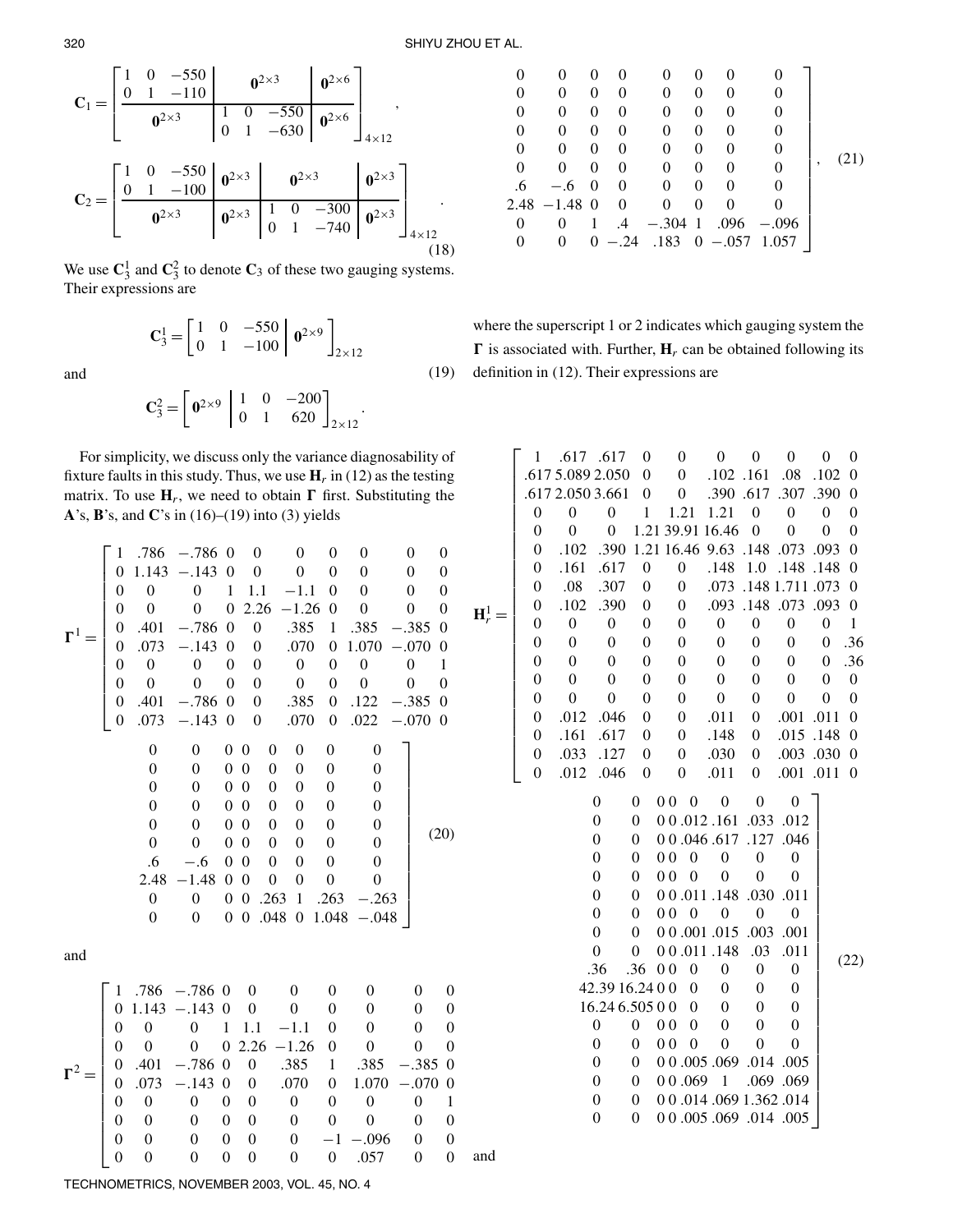|                                                                     | Gauging system 1                                                                                                                                                                           | Gauging System 2                                                                                                                                                                                                                                                                                    |  |  |  |
|---------------------------------------------------------------------|--------------------------------------------------------------------------------------------------------------------------------------------------------------------------------------------|-----------------------------------------------------------------------------------------------------------------------------------------------------------------------------------------------------------------------------------------------------------------------------------------------------|--|--|--|
| $RREF(H_r)$                                                         | $12\times12$<br>$n^{12\times6}$                                                                                                                                                            | $\Gamma$ 12×12<br>$n^{12\times 6}$                                                                                                                                                                                                                                                                  |  |  |  |
|                                                                     | 0<br>0<br>0<br>0<br>0<br>0<br>$0^{6\times12}$<br>0<br>0<br>0<br>0<br>$\mathbf 0$<br>$\mathbf 0$<br>$\mathbf 0$<br>0<br>0<br>$\mathbf 0$<br>$\mathbf 0$<br>0<br>0<br>0<br>0<br>$18\times18$ | 0<br>0<br>0<br>.58<br>0<br>0<br>.06<br>0<br>$\begin{matrix} 0 \\ 0 \end{matrix}$<br>0<br>0<br>0<br>$0^{6\times12}$<br>$\mathbf 0$<br>$\mathsf 0$<br>$\overline{0}$<br>0<br>$\mathbf 0$<br>$\mathbf 0$<br>$\Omega$<br>$\mathbf 0$<br>0<br>0<br>$\mathbf 0$<br>0<br>0<br>0<br>0<br>0<br>$-18\times18$ |  |  |  |
| Number of potential faults                                          | 18                                                                                                                                                                                         | 18                                                                                                                                                                                                                                                                                                  |  |  |  |
| Rank of testing matrix                                              | 15                                                                                                                                                                                         | 15                                                                                                                                                                                                                                                                                                  |  |  |  |
| Minimal diagnosable classes<br>Number of uniquely identified faults | $\{1\}, \ldots, \{12\}, \{16\}, \{17\}, \{15, 18\}$<br>14                                                                                                                                  | $\{1\}, \ldots, \{12\}, \{18\}, \{13, 16\},$<br>$\{14, 15, 17\}$<br>13                                                                                                                                                                                                                              |  |  |  |
| Minimal complementary classes                                       | $\{13, 14, 15\}, \{13, 14, 18\}$                                                                                                                                                           | $\{13, 14, 15\}, \{13, 14, 17\}, \{13, 15, 17\},$<br>$\{16, 14, 15\}, \{16, 14, 17\}, \{16, 15, 17\}$                                                                                                                                                                                               |  |  |  |
| Number of minimal complementary classes                             | 2                                                                                                                                                                                          | 6                                                                                                                                                                                                                                                                                                   |  |  |  |

Table 1. Comparison of Gauging Systems 1 and 2

|           | 1                | .617             | .617             | $\overline{0}$   | $\boldsymbol{0}$      | $\boldsymbol{0}$ | $\overline{0}$   | $\boldsymbol{0}$     | $\overline{0}$   | $\boldsymbol{0}$ |
|-----------|------------------|------------------|------------------|------------------|-----------------------|------------------|------------------|----------------------|------------------|------------------|
|           |                  | .617 4.367 1.224 |                  | $\overline{0}$   | $\boldsymbol{0}$      | .025             | .161             | .054                 | .025             | $\overline{0}$   |
|           |                  | .617 1.224 1.627 |                  | $\overline{0}$   | $\boldsymbol{0}$      | .098             | .617             | .207                 | .098             | $\overline{0}$   |
|           | $\boldsymbol{0}$ | $\boldsymbol{0}$ | $\boldsymbol{0}$ | $\mathbf{1}$     | 1.21                  | 1.21             | $\boldsymbol{0}$ | $\boldsymbol{0}$     | $\boldsymbol{0}$ | $\boldsymbol{0}$ |
|           | $\boldsymbol{0}$ | $\overline{0}$   | $\overline{0}$   |                  | 1.21 39.91 16.46      |                  | $\overline{0}$   | $\boldsymbol{0}$     | $\overline{0}$   | $\boldsymbol{0}$ |
|           | 0                | .025             | .098             |                  | 1.21 16.46 8.705 .148 |                  |                  | .050                 | .023             | $\overline{0}$   |
|           | $\overline{0}$   | .161             | .617             | $\mathbf{0}$     | $\boldsymbol{0}$      | .148             | 4.0              | .231                 | .148             | $\overline{0}$   |
|           | $\boldsymbol{0}$ | .054             | .207             | 0                | $\boldsymbol{0}$      |                  |                  | .050 .231 1.703 .050 |                  | $\boldsymbol{0}$ |
| $H_r^2 =$ | $\overline{0}$   | .025             | .098             | 0                | $\boldsymbol{0}$      | .023             | .148             | .05                  | .023             | $\boldsymbol{0}$ |
|           | $\boldsymbol{0}$ | $\boldsymbol{0}$ | $\boldsymbol{0}$ | 0                | 0                     | $\boldsymbol{0}$ | $\boldsymbol{0}$ | 0                    | $\boldsymbol{0}$ | $\mathbf{1}$     |
|           | $\overline{0}$   | $\boldsymbol{0}$ | $\overline{0}$   | 0                | $\boldsymbol{0}$      | $\overline{0}$   | $\boldsymbol{0}$ | 0                    | $\boldsymbol{0}$ | .36              |
|           | $\overline{0}$   | $\boldsymbol{0}$ | $\boldsymbol{0}$ | 0                | $\boldsymbol{0}$      | 0                | $\boldsymbol{0}$ | $\boldsymbol{0}$     | $\boldsymbol{0}$ | .36              |
|           | $\overline{0}$   | $\boldsymbol{0}$ | $\overline{0}$   | $\boldsymbol{0}$ | $\boldsymbol{0}$      | 0                | $\mathbf{1}$     | .009                 | $\overline{0}$   | $\boldsymbol{0}$ |
|           | $\overline{0}$   | $\mathbf{0}$     | $\overline{0}$   | $\mathbf{0}$     | $\boldsymbol{0}$      | $\overline{0}$   | .16              | .003                 | $\overline{0}$   | $\boldsymbol{0}$ |
|           | $\overline{0}$   | $\overline{0}$   | 0                | $\overline{0}$   | 0                     | $\theta$         | .093             | .002                 | $\overline{0}$   | $\boldsymbol{0}$ |
|           | $\overline{0}$   | $\overline{0}$   | $\overline{0}$   | $\overline{0}$   | $\overline{0}$        | $\theta$         | $\mathbf{1}$     | .009                 | $\overline{0}$   | $\boldsymbol{0}$ |
|           | $\boldsymbol{0}$ | 0                | $\boldsymbol{0}$ | $\boldsymbol{0}$ | $\boldsymbol{0}$      | $\boldsymbol{0}$ |                  | .009.0002            | $\boldsymbol{0}$ | $\boldsymbol{0}$ |
|           | $\overline{0}$   | $\mathbf{0}$     | $\overline{0}$   | $\boldsymbol{0}$ | $\boldsymbol{0}$      | $\boldsymbol{0}$ |                  | .009 .005            | $\boldsymbol{0}$ | $\boldsymbol{0}$ |
|           | $\overline{0}$   | $\boldsymbol{0}$ | $\boldsymbol{0}$ | $\boldsymbol{0}$ | $\boldsymbol{0}$      | 0                | $\boldsymbol{0}$ | $\boldsymbol{0}$     |                  |                  |
|           | $\boldsymbol{0}$ | $\boldsymbol{0}$ | $\boldsymbol{0}$ | $\boldsymbol{0}$ | 0                     | 0                | $\boldsymbol{0}$ | $\boldsymbol{0}$     |                  |                  |
|           | 0                | $\overline{0}$   | $\overline{0}$   | $\overline{0}$   | $\overline{0}$        | $\overline{0}$   | $\overline{0}$   | $\overline{0}$       |                  |                  |
|           | 0                | $\overline{0}$   | $\overline{0}$   | $\overline{0}$   | $\overline{0}$        | $\overline{0}$   | $\overline{0}$   | $\overline{0}$       |                  |                  |
|           | 0                | $\boldsymbol{0}$ | $\overline{0}$   | 0                | $\boldsymbol{0}$      | 0                | $\boldsymbol{0}$ | $\boldsymbol{0}$     |                  |                  |
|           | $\boldsymbol{0}$ | $\boldsymbol{0}$ | $\boldsymbol{0}$ | $\boldsymbol{0}$ | $\boldsymbol{0}$      | $\boldsymbol{0}$ | $\boldsymbol{0}$ | $\boldsymbol{0}$     |                  |                  |
|           | $\boldsymbol{0}$ | $\boldsymbol{0}$ | $\mathbf{1}$     | .16              | .093                  | $\mathbf{1}$     | .009             | .009                 |                  |                  |
|           | $\boldsymbol{0}$ | $\overline{0}$   |                  |                  | .009.003.002.009.0002 |                  |                  | .005                 |                  |                  |
|           | $\overline{0}$   | $\overline{0}$   | $\overline{0}$   | $\overline{0}$   | $\overline{0}$        | $\mathbf{0}$     | $\overline{0}$   | 0                    |                  |                  |
|           | .36              | .36              | $\boldsymbol{0}$ | $\boldsymbol{0}$ | $\boldsymbol{0}$      | $\boldsymbol{0}$ | $\boldsymbol{0}$ | $\boldsymbol{0}$     |                  | (23)             |
|           |                  | 42.39 16.24      | $\boldsymbol{0}$ | $\mathbf{0}$     | $\boldsymbol{0}$      | $\boldsymbol{0}$ | $\mathbf{0}$     | $\boldsymbol{0}$     |                  |                  |
|           |                  | 16.24 6.505      | $\boldsymbol{0}$ | $\overline{0}$   | $\overline{0}$        | 0                | $\theta$         | $\overline{0}$       |                  |                  |
|           | $\overline{0}$   | $\boldsymbol{0}$ | $\mathbf{1}$     |                  | .16 .093              | $\mathbf{1}$     | .009             | .009                 |                  |                  |
|           | $\overline{0}$   | $\boldsymbol{0}$ |                  |                  | .16 .047 .027 .16     |                  | .003             | .085                 |                  |                  |
|           | $\overline{0}$   | $\boldsymbol{0}$ |                  |                  | .093 .027 .016 .093   |                  | .002             | .049                 |                  |                  |
|           | 0                | $\overline{0}$   | $\mathbf{1}$     |                  | .16 .093              | $\mathbf{1}$     | .009             | .009                 |                  |                  |
|           | 0                | $\overline{0}$   |                  |                  | .009.003.002.009.0002 |                  |                  | .005                 |                  |                  |
|           | $\overline{0}$   | $\overline{0}$   |                  |                  | .009.085.049.009.005  |                  |                  | 1.271                |                  |                  |

 $\Gamma$  1

tified faults and hence minimal diagnosable classes, {1}*,...,* {12}*,*{16}*,*{17}. Two faults (13, 14) correspond to 0 columns, and hence they are not diagnosable. The 13th row has two nonzero elements (i.e.,  $[0^{1\times12} \mid 0 \mid 0 \mid 1 \mid 0 \mid 0 \mid 1]$ ), indicating that {15*,* 18} is a minimal diagnosable class. The class {15*,* 18} is also a connected fault class, and because it is already minimal, no further permutation is needed. Similarly, for gauging system 2, there are 13 uniquely diagnosable classes, {1}*,...,*{12}*,*{18}. Two minimal diagnosable classes, {13*,* 16} and {14*,* 15*,* 17}, correspond to the 13th and 14th rows. No permutation of  $H_r$  is needed for gauging system 2, either.

For gauging system 1, to achieve a fully diagnosable system, at least  $n - \rho = 3$  faults must be known. We first search fault set  $\{15, 18\}$  with  $n = 2$  and  $\rho = 1$ . It is clear that  $\{15\}$ and {18} are two minimal complementary fault classes for the connected fault class {15*,* 18}. Adding the nondiagnosable faults {13*,* 14}, we obtain the minimal complementary classes as {13*,* 14*,* 15} and {13*,* 14*,* 18}. The number of minimal complementary classes is two.

For gauging system 2, to find the minimal complementary class, we search the faults among  $\{13, 16\}$  with  $n = 2$  and  $\rho = 1$ and among  $\{14, 15, 17\}$  with  $n = 3$  and  $\rho = 1$ . The search yields {13} and {16} for {13*,* 16} and {14*,* 15}, {14*,* 17}, and {15*,* 17} for {14*,* 15*,* 17}. Joining these two fault groups together gives us  $C_2^1 \cdot C_3^1 = 6$  minimal complementary classes, which are listed in Table 1. This analysis verifies that although engineering systems have many potential faults (18 faults in this case), they can often be partitioned into smaller connected fault classes.

Neither gauging systems provides full diagnosability, because their  $H_r$ 's are not of full rank. Ranks of  $H_r$ 's are the same ( $\rho = 15$ ), suggesting that the amount of information obtained by both systems is the same. But gauging system 1 can uniquely identify 14 faults, which are faults 1–12, 16, and 17, while gauging system 2 can only uniquely identify 13 faults, which are faults 1–12 and 18. The information quality provided by gauging system 1 is considered better than that of gauging system 2. In this sense, gauging system 1 provides more valuable information. However, gauging system 2 can have six possible ways of measuring additional faults in achieving a fully diagnosable system, whereas gauging system 1 has only two possibilities. This difference indicates that gauging system 2 is

The RREF of the  $H_r$ 's and the corresponding fault structures are compared in Table 1. For gauging system 1, 14 rows have only 1 nonzero element, corresponding to 14 uniquely iden-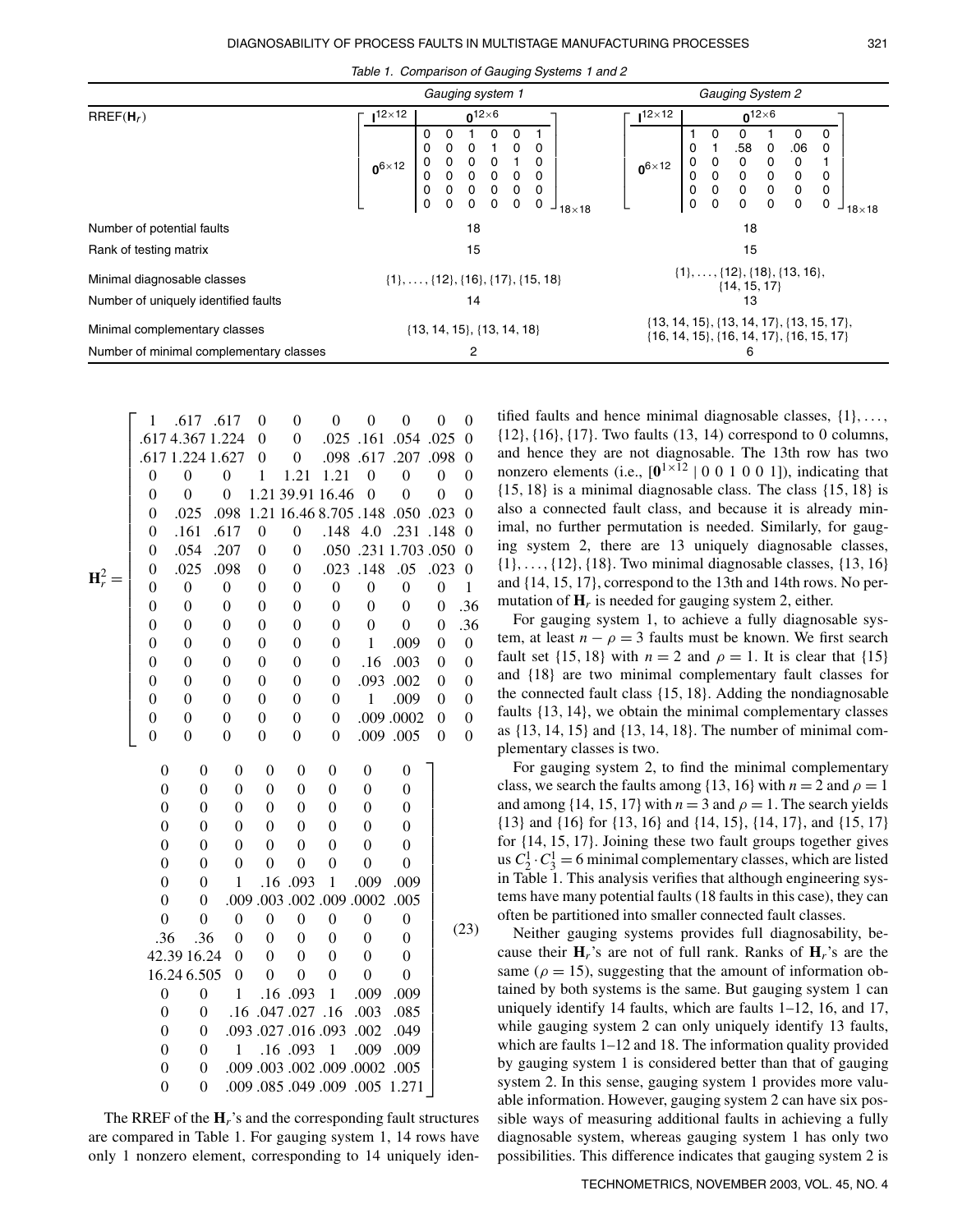more flexible. If the third criterion is in a higher priority, then gauging system 2 is more favorable.

#### 4.2 Case Study of a Multistage Machining Process

The proposed evaluation criteria can also be applied to multistage machining processes. To machine a workpiece, we first need to fix the location of the workpiece in the space. Figure 4 shows a widely used 3-2-1 fixturing setup. If we require that the workpiece touch all of the locating pads  $(L_1-L_3)$  and locating pins  $(P_1-P_3)$ , then the location of the workpiece in the machine coordinate system *xyz* is fixed. The surface of the workpiece that touches the locating pads  $(L_1-L_3)$  (surface ABCD in Fig. 4) is called the "primary datum." Similarly, surface ADHE is the "secondary datum" and DCGH is the "tertiary datum" in Figure 4. Because the primary datum (surface ABCD) touches  $L_1-L_3$ , the translational motion in the *z* direction and the rotational motion in the *x* and *y* directions are restrained. Similarly, the secondary datum constrains the translational motion in the *x* direction and the rotational motion in the *z* direction; the tertiary datum constrains the translational motion in the *y* direction. Therefore, all six degrees of freedom associated with the workpiece are constrained by these three datum surfaces and the corresponding locating pins and pads.

The cutting tool path is calibrated with respect to the machine coordinate system *xyz*. Clearly, an error in the position of locating pads and pins will cause a geometric error in the machined feature. Suppose that we mill a slot on surface EFGH in Figure 4. If  $L_1$  is higher than its nominal position, then the workpiece will be tilted with respect to *xyz*. However, the cutting tool path is still determined with respect to *xyz*. Hence the bottom surface of the finished slot will not be parallel to the primary datum (ABCD). Besides the fixture error, the geometric errors in the datum feature will also affect workpiece quality. For example, if the primary datum (ABCD) is not perpendicular to the secondary datum (ADHE), then the milled slot also will not be perpendicular to the secondary datum.

A three-stage machining process using this 3-2-1 fixture setup is shown in Figure 5. The product is an automotive engine head. The features are the cover face (M), the joint face, and the slot (S). The cover face, joint face, and the slot are milled at the first [Fig. 5(a)], second [Fig. 5(b)], and third [Fig. 5(c)] stages.

We treat the positional errors of product features after stage  $k$  as state vector  $\mathbf{x}_k$ , the errors of fixture and cutting tool path at stage *k* as input **u***k*, and the measurements of positions and orientations of the machined product features as  $y_k$ , which can



Figure 4. A Typical 3-2-1 Fixturing Configuration.

be obtained by a coordinate measuring machine (CMM). The state-space model [eq. (1)] can be obtained through a similar (to the foregoing panel assembly) but more complicated threedimensional kinematics analysis, where  $\mathbf{A}_{k-1}\mathbf{x}_{k-1}$  is the error contributed by the errors of datum features (with these features produced in previous stages) and  $\mathbf{B}_k \mathbf{u}_k$  is the error contributed by fixture and/or cutting tool at stage *k*. Details of this process and the corresponding state-space model have been given by Zhou et al. (2003).

After the model in (1) is obtained, the diagnosability study for the multistage machining process can be conducted following the theories proposed in Sections 2 and 3. We focus on the fixture error in this case study. For a 3-2-1 fixture setup, there are six potential fixture errors at each stage (each locating pad and pin could have one error). Hence, there are 18 potential faults in the whole system, where faults 1–6 represent locator errors at the first stage, faults 7–12 represent locator errors at the second stage, and faults 13–18 represent locator errors at the third stage. Three gauging systems are used to measure slot S, cover face M, and the rough datum, where the rough datum is the primary datum at the first stage and can be seen from the joint face. The results of a fault diagnosability for the three systems are listed in Table 2.

The RREF of the testing matrices of gauging systems 1 and 2 have a very simple structure. For the gauging system 3 (the fourth column in Table 2), the first three rows of RREF*()* share common nonzero column positions. The corresponding faults, {1*,* 2*,* 3*,* 7*,* 8*,* 9}, form a connected fault class regarding its mean diagnosability. By permuting the corresponding columns of  $RREF(\Gamma)$ , we can generate 15 minimal diagnosable classes (each with 4 faults) within this connected fault class, as shown in Table 2. The minimal complementary class of this connected fault class can be



Figure 5. Process Layout at Three Stages.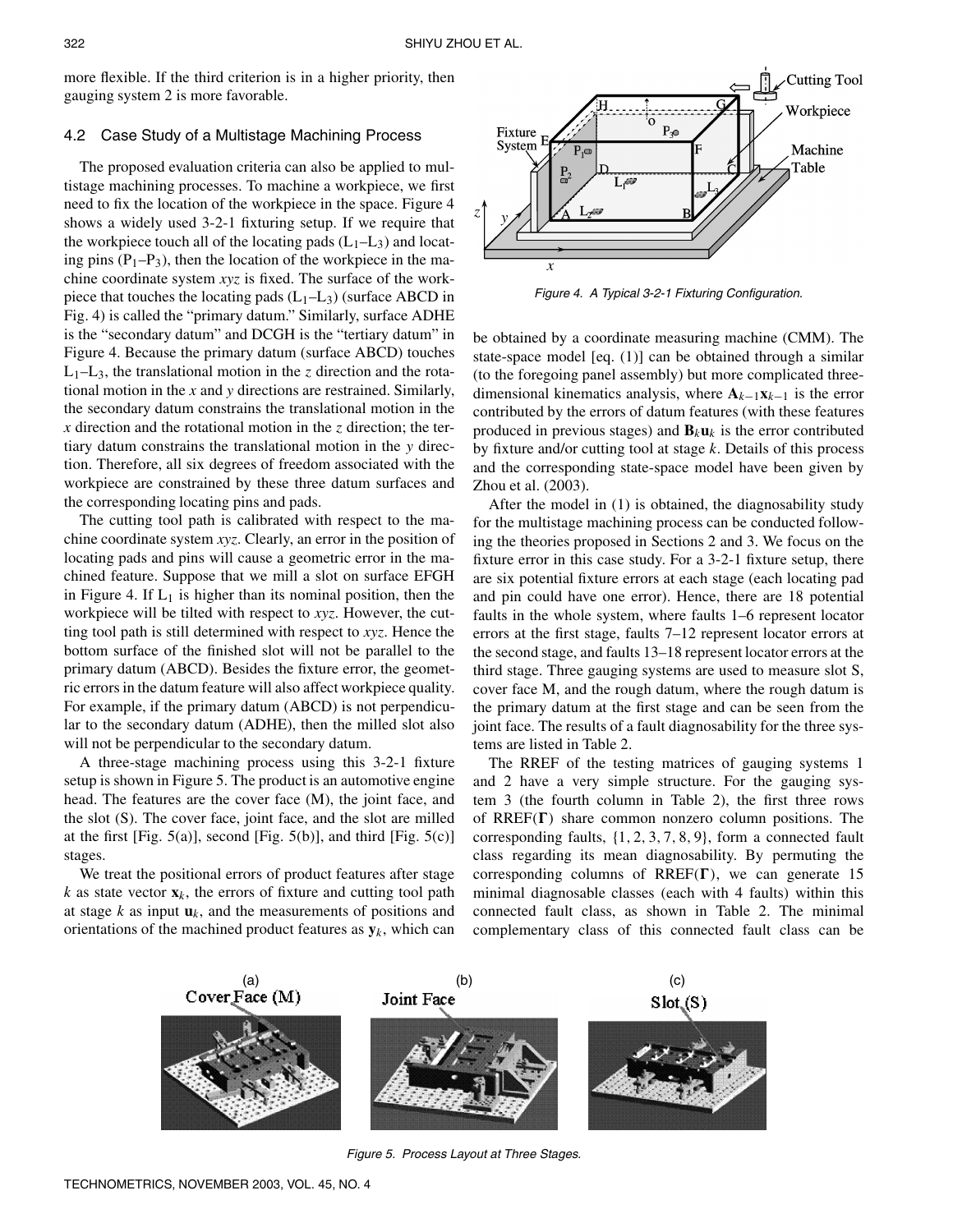| Gauging system                             |          | System 1 (slot S)                                                                      | System 2 (cover face M)                                                                                                                                                                                                                                      | System 3 (rough datum)                                                                                                                                                                                                                                                                                              |
|--------------------------------------------|----------|----------------------------------------------------------------------------------------|--------------------------------------------------------------------------------------------------------------------------------------------------------------------------------------------------------------------------------------------------------------|---------------------------------------------------------------------------------------------------------------------------------------------------------------------------------------------------------------------------------------------------------------------------------------------------------------------|
| Mean diagnosability:<br>$RREF(\Gamma)$     |          | $0^{6\times12}$   $1^{6\times6}$<br>$0^{30\times 12}$ $0^{30\times 6}$<br>$36\times18$ | 0<br>0<br>0 <sub>1</sub><br>$\Omega$<br>$00 -1$<br>$n6\times3$ $16\times6$<br>$n^{6\times 6}$<br>$\Omega$<br>0 <sub>0</sub><br>0 <sub>0</sub><br>$\overline{0}$<br>000<br>$0^{30\times 3} 0^{30\times 6} 0^{30\times 3}$<br>$0^{30\times 6}$<br>$36\times18$ | $-.63$ $.53$ $-.90$<br>$3\times3$<br>$n^{3\times 3}$<br>.47 $-.57 - .90$ 0 <sup>3×3</sup><br>$0^{3\times 6}$<br>$-.49 - .48 - .04$<br>$0^{3\times 3}$<br>$0^{3\times 3}$ $0^{3\times 3}$<br>$0^{3\times 6}$<br>$1^{3\times 3}$<br>$0^{30\times3} 0^{30\times3}$<br>$n^{30\times3}$<br>$0^{30\times3} 0^{30\times6}$ |
| Variance<br>diagnosability:<br>$RREF(H_r)$ |          | $\left[\frac{0^{6\times12}}{0^{12\times12}}\frac{1^{6\times6}}{0^{12\times6}}\right]$  | 010<br>$\begin{array}{cc} 0 & 0 & 1 \\ 0 & 0 & 0 \end{array}$<br>$16\times 6$<br>$0^{6\times 6}$<br>000<br>000<br>$\boxed{0^{12\times 3} 0^{12\times 6} 0^{12\times 3}} 0^{12\times 6}$<br>$18\times18$                                                      | $\left[ \begin{array}{cccc} 1^{3\times 3} & 0^{3\times 3} & 0^{3\times 6} & 0^{3\times 6} \\ 0^{6\times 3} & 0^{6\times 3} & 1^{6\times 6} & 0^{6\times 6} \\ 0^{9\times 3} & 0^{9\times 3} & 0^{9\times 6} & 0^{9\times 6} \end{array} \right]$                                                                    |
| Number of potential faults                 |          | 18                                                                                     | 18                                                                                                                                                                                                                                                           | 18                                                                                                                                                                                                                                                                                                                  |
| Rank of testing matrix                     | г        | 6                                                                                      | 6                                                                                                                                                                                                                                                            | 6                                                                                                                                                                                                                                                                                                                   |
|                                            | $H_r$    | 6                                                                                      | 6                                                                                                                                                                                                                                                            | 9                                                                                                                                                                                                                                                                                                                   |
| Minimal diagnosable<br>classes             | Mean     | $\{13\}, \{14\},\$<br>$\{15\}, \{16\},\$<br>${17}, {18}$                               | $\{7\}, \{8\}, \{9\}, \{4, 10\},$<br>$\{5, 11\}, \{6, 12\}$                                                                                                                                                                                                  | $\{10\}, \{11\}, \{12\}, \{1, 7, 8, 9\}, \{2, 7, 8, 9\},$<br>$\{3, 7, 8, 9\}, \{1, 3, 8, 9\}, \{2, 3, 8, 9\},\$<br>$\{1, 7, 3, 9\}, \{2, 7, 3, 9\}, \{1, 7, 8, 3\},\$<br>$\{2, 7, 8, 3\}, \{1, 2, 8, 9\}, \{1, 7, 2, 9\},\$<br>$\{1, 7, 8, 2\}, \{1, 2, 3, 9\}, \{1, 2, 8, 3\},\$<br>$\{1, 7, 2, 3\}$               |
|                                            |          | Variance {13}, {14}, {15},<br>$\{16\}, \{17\}, \{18\}$                                 | $\{7\}, \{8\}, \{9\}, \{4, 10\},$<br>$\{5, 11\}, \{6, 12\}$                                                                                                                                                                                                  | $\{1\}, \{2\}, \{3\}, \{7\}, \{8\}, \{9\},$<br>$\{10\}, \{11\}, \{12\}$                                                                                                                                                                                                                                             |
| Number of uniquely                         | Mean     | 6                                                                                      | 3                                                                                                                                                                                                                                                            | 3                                                                                                                                                                                                                                                                                                                   |
| identified faults                          | Variance | 6                                                                                      | 3                                                                                                                                                                                                                                                            | 9                                                                                                                                                                                                                                                                                                                   |
| Number of minimal                          | Mean     | 1                                                                                      | 8                                                                                                                                                                                                                                                            | 20                                                                                                                                                                                                                                                                                                                  |
| complementary classes                      | Variance | 1                                                                                      | 8                                                                                                                                                                                                                                                            | 1                                                                                                                                                                                                                                                                                                                   |

Table 2. Comparison of Gauging Systems

found by searching the class with  $n = 6$ ,  $\rho = 3$ . We obtain  $C_6^3 = 20$  minimal complementary classes for the connected class: {1*,* 7*,* 8}, {2*,* 7*,* 8}, {3*,* 7*,* 8}, {1*,* 7*,* 9}, {2*,* 7*,* 9}, {3*,* 7*,* 9}, {1*,* 8*,* 9},{2*,* 8*,* 9},{3*,* 8*,* 9},{1*,* 2*,* 7},{1*,* 2*,* 8},{1*,* 2*,* 9},{1*,* 3*,* 7}, {1*,* 3*,* 8}, {1*,* 3*,* 9}, {2*,* 3*,* 7}, {2*,* 3*,* 8}, {2*,* 3*,* 9}, {1*,* 2*,* 3}, and {7*,* 8*,* 9}. Adding the nondiagnosable faults {4*,* 5*,* 6*,* 13–18}, we can obtain 20 minimal complementary classes for the system regarding the mean diagnosability. It is also interesting to see that although the faults {1*,* 2*,* 3*,* 7*,* 8*,* 9} form a connected fault class in regard to mean diagnosability, they are uniquely diagnosable regarding variance diagnosability. This verifies our previous remark that mean diagnosability requires a stronger condition than variance diagnosability.

#### 5. CONCLUDING REMARKS

This article has reported on a study of the diagnosability of process faults given the product quality measurements in a complicated multistage manufacturing process. This study has revealed that the diagnosis capability that a gauging system can provide depends strongly on sensor deployment in a multistage manufacturing system. A poorly designed gauging system is likely to result in the loss of diagnosability. In contrast, a welldesigned gauging system that achieves the desired level of diagnosability not only can monitor the process change, but also can quickly identify the process root causes of quality-related

problems. The quick root cause identification will lead to product quality improvement, production downtime reduction, and hence a remarkable cost reduction in manufacturing systems.

This study was a model-based approach; a linear faultquality model was used. The results can be used where a linear diagnostic model is available. Because the errors of tooling elements considered in quality control problems are often much smaller than the nominal parameters, most manufacturing systems can be linearized and then represented by a linear model under the small error assumption. Many of the linear state-space models reviewed in Section 2 were validated through comparison with either a commercial software simulation (Ding et al. 2000) or experimental data (Zhou et al. 2003; Djurdjanovic and Ni 2001). Thus the small error assumption is not restrictive, and the methodology presented in this article is generic and applicable to various manufacturing systems.

Another note on the applicability of the reported methodology is that for some poorly designed manufacturing systems, a numerous process faults could possibly be coupled together and form a single huge connected fault class. As a result, it would be impractical to exhaust matrix column permutation in finding the complete list of minimal diagnosable classes, and the diagnosability study itself then becomes intractable.

The development of the diagnosis algorithm that can give the best estimation of process faults will follow this diagnosability study. This is our ongoing research.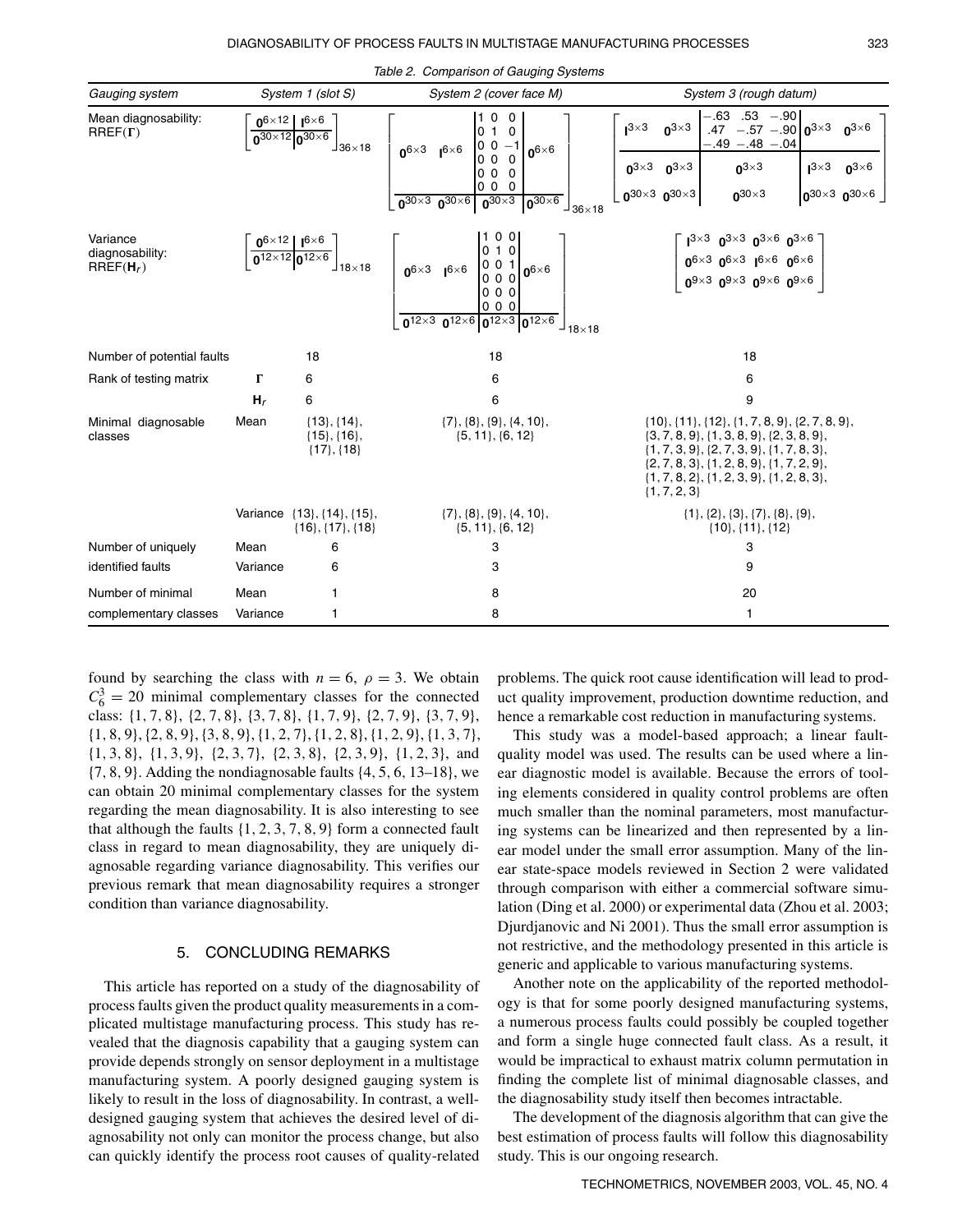# APPENDIX: PROOFS

#### A.1 Theorem 4.2.1 of Rao and Kleffe (1988)

Consider a general linear mixed model  $Y = X\beta + \epsilon$ , where *β* represents the fixed effects and  $\epsilon$  is mean 0 and cov $(\epsilon)$  =  $\theta_1 \mathbf{V}_1 + \cdots + \theta_r \mathbf{V}_r$ . Let  $\boldsymbol{\theta} = [\theta_1 \ \dots \ \theta_r]^T$  denote variance components.  $\mathbf{p}^T\boldsymbol{\beta}$  is identifiable if and only if  $\mathbf{p} \in R(\mathbf{X}^T)$ ,  $\mathbf{f}^T\boldsymbol{\theta}$  is identifiable if and only if  $f \in R(H)$  and  $H' = (tr(V_i V_j))$ ,  $1 \le i \le r$ ,  $1 \leq j \leq r$ .

#### A.2 Proof of Theorem 1

This theorem is an extension of theorem (4.2.1) of Rao and Kleffe (1988). From that theorem,  $p^T\alpha$  is diagnosable if and only if  $\mathbf{p} \in R([\Gamma^T \dots \Gamma^T])$ . It is clear that  $R([\Gamma^T \dots \Gamma^T]) =$  $R(\Gamma^T)$ . Therefore, part (a) holds. For part (b)  $f^T\theta$  is diagnosable if and only if  $f \in R(\mathbf{H}')$ , where  $\mathbf{H}' = (\text{tr}(\mathbf{F}_i \mathbf{F}_j))$ ,  $1 \le i \le P + Q +$ 1,  $1 \le j \le P + Q + 1$ , and  $\mathbf{F}_i$  and  $\mathbf{F}_j$  are defined in (8). It can be further shown that  $H' = MH$ . Because a constant coefficient does not affect the range space of a matrix, the result of part b follows.

#### A.3 Proof of Theorem 2

Denote the row and column spaces of a matrix by row*(*·*)* and col( $\cdot$ ), the RREF of  $G^T$  by  $G^T_r$ , and the nonzero row vectors of  $\mathbf{G}_r^T$  by  $\{v_i\}_{i=1,\dots,\rho}$ , where  $\rho$  is the rank of  $\mathbf{G}_r^T$ . Noting that  $\mathbf{G}_r^T$ is unique and that  $row(G_r^T) = row(G^T)$  (Lay 1997), we have  $\mathbf{v}_i \in \text{col}(\mathbf{G})$ . Hence  $\theta[\mathbf{v}_i]$  is a diagnosable class.

We also need to prove that  $\theta[v_i]$  is a minimal diagnosable class. From the algorithm used to obtain the RREF, the leftmost element of  $v_i$  is always a "leading 1." The position of such a "leading 1" in **v***<sup>i</sup>* is called the "pivot position." Denote the set of all pivot positions contributed by the rows of  $\mathbf{G}_r^T$  as  $\Xi$ . It is known that (a) given an  $i \in \{1, \ldots, \rho\}$ , there is only one nonzero element in  $\{v_i(j)\}_{j \in \Xi}$ , and (b) if  $\{c_i\}_{i=1,\dots,n}$  are columns of  $G_r^T$ , then there is only one nonzero element in  $c_i$  if  $i \in \mathbb{Z}$ . From (a),  $\theta[v_i]$  must be in the form  $\{u_{p_i}, u_{i_1}, \ldots, u_{i_k}\}, p_i \in \Xi$ ,  $i_1, \ldots, i_k \notin \Xi$ . Assuming that  $\theta[v_i]$  is not a minimal diagnosable class, we can then find a vector  $\mathbf{v}'_i$  such that  $\theta[\mathbf{v}'_i] \subset \theta[\mathbf{v}_i]$ ,  $\mathbf{v}'_i \in \text{row}(\mathbf{G}_r^T)$  and hence  $\mathbf{v}'_i$  can be written as  $\mathbf{v}'_i = \sum_{j=1}^{\rho} a_j \mathbf{v}_j$ . However, from (b), if there is a *j*, then  $a_j$  is nonzero and  $u_{p_j}$  must be in  $\theta[\mathbf{v}_i']$ , where  $p_j$  is the pivot position of  $\mathbf{v}_j$ . Because  $\theta[\mathbf{v}_i]$ contains only one fault at the pivot position, *pi*, *ai* is the only possible nonzero coefficient. Then  $\theta[\mathbf{v}_i] = \theta[\mathbf{v}_i]$ . This contradicts the assumption that  $\theta[\mathbf{v}_i] \subset \theta[\mathbf{v}_i]$ , implying that  $\theta[\mathbf{v}_i]$  is a minimal diagnosable class.

# A.4 Proof of Corollary 1

Let  $\{v_i\}_{i=1,\dots,\rho}$  denote the nonzero row vectors of  $G'^T$ . We want to prove that the pivot position of the last row,  $\mathbf{v}_\rho$ , must be  $n - s + 1$  (this position corresponds to  $u_{i_1}$ ). First, suppose that the pivot position of  $\mathbf{v}_\rho$  is larger than  $n - s + 1$ . If so, then  $\theta[\mathbf{v}_o] \subset \Theta$ . According to Theorem 2, however,  $\theta[\mathbf{v}_o]$  is a diagnosable class, which contradicts the fact that  $\Theta$  is minimal. Second, assume that the pivot position of  $\mathbf{v}_\rho$  is smaller than  $n - s + 1$ . If so, then a fault among  $\{u_{i_{s+1}}, \ldots, u_{i_n}\}$  must belong to  $\theta[v_{\rho}]$ . Because the pivot position of  $v_{\rho}$  is the largest

of all the pivot positions of  $\{v_i\}_{i=1,\dots,\rho}$ , given any vector  $v_f = \sum_{i=1}^{\rho} a_i v_i$  (defined as an explicit positivity in positivity linear combines  $\sum_{j=1}^{p} a_j \mathbf{v}_j$  (defined as an arbitrary nontrivial linear combination of  $\{v_i\}_{i=1,\dots,\rho}$ ,  $\theta[v_f]$  contains at least one element among  ${u_{i_{s+1}}, \ldots, u_{i_n}}$ . According to Theorem 1, any diagnosable class should contain at least one element among  $\{u_{i_{s+1}}, \ldots, u_{i_n}\},$  because  $\mathbf{v}_f$  is an arbitrary vector in row $(\mathbf{G}'_r^T)$ . This contradicts the assertion that  $\mathbf{\Theta} = \{u_{i_1}, \ldots, u_{i_s}\}$  is a minimal diagnosable class. Therefore, the pivot position of  $\mathbf{v}_\rho$  is at  $n - s + 1$ , that is,  $\theta[\mathbf{v}_\rho] \subseteq \Theta$ . Because  $\theta[\mathbf{v}_\rho]$  and  $\Theta$  are both minimal,  $\theta[\mathbf{v}_\rho] = \Theta$ .

#### A.5 Proof of Corollary 3

From Corollary 2, it is clear that a minimal complementary class should contain exactly  $n - \rho$  faults. Assume that a minimal complementary class contains a minimal diagnosable class that includes  $n_1$  faults. Because a minimal diagnosable class is diagnosable, we need to know only  $n_1 - 1$  faults in the minimal diagnosable class to identify all of the  $n_1$  faults. Then the number of faults in the minimal complementary class can be reduced by 1. Thus a fault class is a minimal complementary class only if it does not contain any minimal diagnosable classes. Now we need to prove that if a fault class with  $n - \rho$ elements does not include any minimal diagnosable classes, it is a minimal complementary class. Assume that a fault class  $\{u_{i_1}, \ldots, u_{i_{n-\rho}}\}$  does not contain any minimal diagnosable classes. Consider the RREF of the permuted matrix  $G^{T}$  corresponding to the fault permutation  $i_{n-p+1}, \ldots, i_n i_1, \ldots, i_{n-p}$ . Because the  $u_{i_1}, \ldots, u_{i_{n-\rho}}$  do not include any minimal diagnosable class, the last  $n - \rho$  columns of the RREF should not include any pivot positions, according to Corollary 1. However, because there are total  $\rho$  pivot positions, every column among the first  $\rho$  columns of the RREF should contain only a "leading 1." Hence, it is clear that all of the faults can be uniquely identified if the  $n - \rho$  faults that correspond to the last  $n - \rho$ columns are known.

#### ACKNOWLEDGMENTS

The authors gratefully acknowledge the financial support of National Science Foundation's Engineering Research Center for Reconfigurable Machining Systems (grant EEC95-92125), Awards DMI-0322147, DMI-0217481, and CAREER Award DMI-9624402. The authors also thank the editor and referees for their valuable comments and suggestions.

*[Received November 2001. Revised April 2003.]*

#### **REFERENCES**

- Agrawal, R., Lawless, J. F., and Mackay, R. J. (1999), "Analysis of Variation Transmission in Manufacturing Processes—Part II," *Journal of Quality Technology*, 31, 143–154.
- Apley, D. W., and Shi, J. (1998), "Diagnosis of Multiple Fixture Faults in Panel Assembly," *ASME Journal of Manufacturing Science and Engineering*, 120, 793–801.
- (2001), "A Factor-Analysis Method for Diagnosing Variability in Multivariate Manufacturing Processes," *Technometrics*, 43, 84–95.
- Camelio, A. J., Hu, S. J., and Ceglarek, D. J. (2001), "Modeling Variation Propagation of Multi-Station Assembly Systems With Compliant Parts," in Proceedings of the 2001 ASME Design Engineering Technical Conference, Pittsburgh, PA, September 9–12.